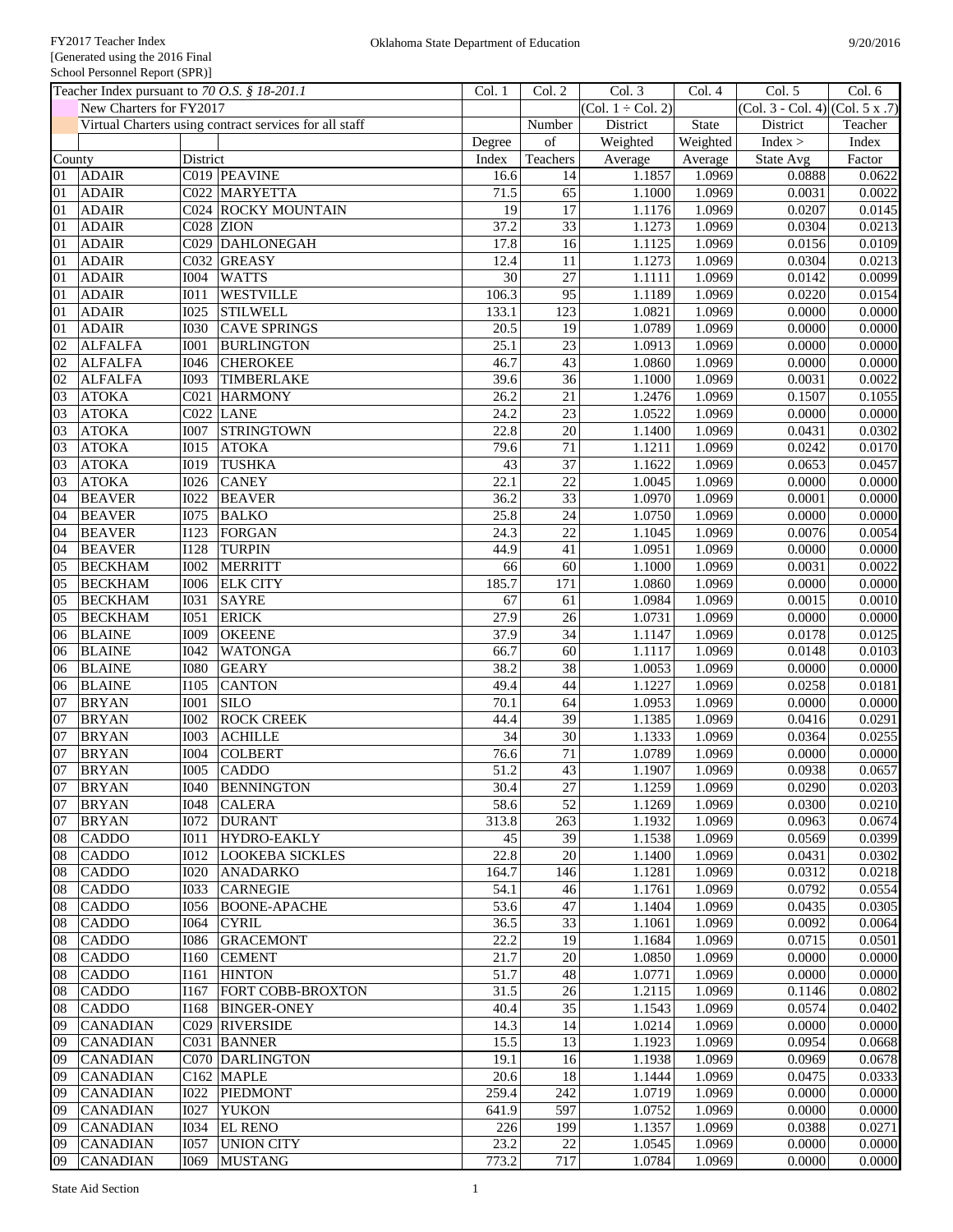|                 | Teacher Index pursuant to 70 O.S. § 18-201.1 |                  |                                                        |                 | Col. 2           | Col. 3                 | Col. 4   | Col. 5                              | Col. 6  |
|-----------------|----------------------------------------------|------------------|--------------------------------------------------------|-----------------|------------------|------------------------|----------|-------------------------------------|---------|
|                 | New Charters for FY2017                      |                  |                                                        | Col. 1          |                  | $(Col. 1 \div Col. 2)$ |          | $(Col. 3 - Col. 4)$ $(Col. 5 x .7)$ |         |
|                 |                                              |                  | Virtual Charters using contract services for all staff |                 | Number           | District               | State    | District                            | Teacher |
|                 |                                              |                  |                                                        | Degree          | of               | Weighted               | Weighted | Index >                             | Index   |
| County          |                                              | District         |                                                        | Index           | Teachers         | Average                | Average  | State Avg                           | Factor  |
| 09              | <b>CANADIAN</b>                              | <b>I076</b>      | <b>CALUMET</b>                                         | 25.4            | 24               | 1.0583                 | 1.0969   | 0.0000                              | 0.0000  |
| 10              | <b>CARTER</b>                                |                  | C072 ZANEIS                                            | 20.9            | 19               | 1.1000                 | 1.0969   | 0.0031                              | 0.0022  |
| 10              | <b>CARTER</b>                                | <b>I019</b>      | <b>ARDMORE</b>                                         | 265.1           | 240              | 1.1046                 | 1.0969   | 0.0077                              | 0.0054  |
| 10              | <b>CARTER</b>                                | <b>I021</b>      | <b>SPRINGER</b>                                        | 29              | 27               | 1.0741                 | 1.0969   | 0.0000                              | 0.0000  |
| 10              | <b>CARTER</b>                                | I027             | <b>PLAINVIEW</b>                                       | 142.8           | 123              | 1.1610                 | 1.0969   | 0.0641                              | 0.0449  |
| 10              | <b>CARTER</b>                                | <b>I032</b>      | <b>LONE GROVE</b>                                      | 127.4           | 116              | 1.0983                 | 1.0969   | 0.0014                              | 0.0010  |
| 10              | <b>CARTER</b>                                | I043             | <b>WILSON</b>                                          | 38.9            | 35               | 1.1114                 | 1.0969   | 0.0145                              | 0.0102  |
| 10              | <b>CARTER</b>                                | <b>I055</b>      | <b>HEALDTON</b>                                        | 46.2            | $\overline{40}$  | 1.1550                 | 1.0969   | 0.0581                              | 0.0407  |
| 10              | <b>CARTER</b>                                | I074             | <b>FOX</b>                                             | 25.7            | $\overline{23}$  | 1.1174                 | 1.0969   | 0.0205                              | 0.0143  |
| 10              | <b>CARTER</b>                                | <b>I077</b>      | <b>DICKSON</b>                                         | 103.7           | 92               | 1.1272                 | 1.0969   | 0.0303                              | 0.0212  |
| 11              | <b>CHEROKEE</b>                              |                  | C010 LOWREY                                            | 14.6            | 13               | 1.1231                 | 1.0969   | 0.0262                              | 0.0183  |
| 11              | <b>CHEROKEE</b>                              |                  | C014 NORWOOD                                           | 21              | 18               | 1.1667                 | 1.0969   | 0.0698                              | 0.0488  |
| 11              | <b>CHEROKEE</b>                              | C <sub>021</sub> | <b>WOODALL</b>                                         | 44.8            | 37               | 1.2108                 | 1.0969   | 0.1139                              | 0.0797  |
| 11              | <b>CHEROKEE</b>                              |                  | C026 SHADY GROVE                                       | 20.3            | 16               | 1.2688                 | 1.0969   | 0.1719                              | 0.1203  |
| 11              | <b>CHEROKEE</b>                              |                  | C031 PEGGS                                             | 19.8            | $\overline{18}$  | 1.1000                 | 1.0969   | 0.0031                              | 0.0022  |
| 11              | <b>CHEROKEE</b>                              |                  | C034 GRAND VIEW                                        | 65.6            | $\overline{59}$  | 1.1119                 | 1.0969   | 0.0150                              | 0.0105  |
| 11              | <b>CHEROKEE</b>                              |                  | C044 BRIGGS                                            | 46.1            | $\overline{37}$  | 1.2459                 | 1.0969   | 0.1490                              | 0.1043  |
| 11              | <b>CHEROKEE</b>                              |                  | C066 TENKILLER                                         | 34.4            | 29               | 1.1862                 | 1.0969   | 0.0893                              | 0.0625  |
| 11              | <b>CHEROKEE</b>                              | <b>I006</b>      | <b>KEYS</b>                                            | 72              | 65               | 1.1077                 | 1.0969   | 0.0108                              | 0.0076  |
| 11              | <b>CHEROKEE</b>                              | <b>I016</b>      | <b>HULBERT</b>                                         | 53.5            | 47               | 1.1383                 | 1.0969   | 0.0414                              | 0.0290  |
| 11              | <b>CHEROKEE</b>                              | <b>I035</b>      | <b>TAHLEQUAH</b>                                       | 305.2           | 276              | 1.1058                 | 1.0969   | 0.0089                              | 0.0062  |
| 11              | <b>CHEROKEE</b>                              | <b>T001</b>      | CHEROKEE IMMERSION CHARTER SO                          | 11.4            | 10               | 1.1400                 | 1.0969   | 0.0431                              | 0.0302  |
| 12              | <b>CHOCTAW</b>                               | CO21             | <b>SWINK</b>                                           | 16.6            | 14               | 1.1857                 | 1.0969   | 0.0888                              | 0.0622  |
| 12              | <b>CHOCTAW</b>                               | <b>I001</b>      | <b>BOSWELL</b>                                         | $\overline{35}$ | 30               | 1.1667                 | 1.0969   | 0.0698                              | 0.0488  |
| $\overline{12}$ | <b>CHOCTAW</b>                               | <b>I002</b>      | <b>FORT TOWSON</b>                                     | 40.6            | $\overline{37}$  | 1.0973                 | 1.0969   | 0.0004                              | 0.0003  |
| 12              | <b>CHOCTAW</b>                               | I004             | <b>SOPER</b>                                           | 37.5            | $\overline{33}$  | 1.1364                 | 1.0969   | 0.0395                              | 0.0276  |
| 12              | <b>CHOCTAW</b>                               | I039             | <b>HUGO</b>                                            | 111.8           | 104              | 1.0750                 | 1.0969   | 0.0000                              | 0.0000  |
| 13              | <b>CIMARRON</b>                              | <b>I002</b>      | <b>BOISE CITY</b>                                      | 30.7            | 28               | 1.0964                 | 1.0969   | 0.0000                              | 0.0000  |
| 13              | <b>CIMARRON</b>                              | <b>I010</b>      | <b>FELT</b>                                            | 13.9            | 12               | 1.1583                 | 1.0969   | 0.0614                              | 0.0430  |
| 13              | <b>CIMARRON</b>                              | <b>IO11</b>      | <b>KEYES</b>                                           | 13.6            | 13               | 1.0462                 | 1.0969   | 0.0000                              | 0.0000  |
| 14              | <b>CLEVELAND</b>                             |                  | C016 ROBIN HILL                                        | 21.2            | $\overline{21}$  | 1.0095                 | 1.0969   | 0.0000                              | 0.0000  |
| 14              | <b>CLEVELAND</b>                             | <b>I002</b>      | <b>MOORE</b>                                           | 1772.4          | 1,609            | 1.1016                 | 1.0969   | 0.0047                              | 0.0033  |
| 14              | <b>CLEVELAND</b>                             | I029             | <b>NORMAN</b>                                          | 1329.3          | 1,231            | 1.0799                 | 1.0969   | 0.0000                              | 0.0000  |
| 14              | <b>CLEVELAND</b>                             | I040             | <b>NOBLE</b>                                           | 233.6           | 203              | 1.1507                 | 1.0969   | 0.0538                              | 0.0377  |
| 14              | <b>CLEVELAND</b>                             | I057             | <b>LEXINGTON</b>                                       | 93              | 87               | 1.0690                 | 1.0969   | 0.0000                              | 0.0000  |
| 14              | <b>CLEVELAND</b>                             | <b>I070</b>      | <b>LITTLE AXE</b>                                      | 100.8           | 93               | 1.0839                 | 1.0969   | 0.0000                              | 0.0000  |
| 15              | <b>COAL</b>                                  |                  | C004 COTTONWOOD                                        | 26.2            | 23               | 1.1391                 | 1.0969   | 0.0422                              | 0.0296  |
| 15              | <b>COAL</b>                                  | <b>I001</b>      | <b>COALGATE</b>                                        | 84.8            | 71               | 1.1944                 | 1.0969   | 0.0975                              | 0.0682  |
| 15              | <b>COAL</b>                                  | <b>IOO2</b>      | <b>TUPELO</b>                                          | 28.6            | 24               | 1.1917                 | 1.0969   | 0.0948                              | 0.0663  |
| 16              | <b>COMANCHE</b>                              |                  | C048 FLOWER MOUND                                      | 21.4            | $20\,$           | 1.0700                 | 1.0969   | 0.0000                              | 0.0000  |
| 16              | <b>COMANCHE</b>                              |                  | C049 BISHOP                                            | 34.8            | 31               | 1.1226                 | 1.0969   | 0.0257                              | 0.0180  |
| 16              | <b>COMANCHE</b>                              | I001             | <b>CACHE</b>                                           | 162.3           | 144              | 1.1271                 | 1.0969   | 0.0302                              | 0.0211  |
| 16              | <b>COMANCHE</b>                              | <b>I002</b>      | <b>INDIAHOMA</b>                                       | 26.8            | 23               | 1.1652                 | 1.0969   | 0.0683                              | 0.0478  |
| 16              | <b>COMANCHE</b>                              | <b>I003</b>      | <b>STERLING</b>                                        | 34.8            | 32               | 1.0875                 | 1.0969   | 0.0000                              | 0.0000  |
| 16              | <b>COMANCHE</b>                              | I004             | <b>GERONIMO</b>                                        | 25.9            | 25               | 1.0360                 | 1.0969   | 0.0000                              | 0.0000  |
| 16              | <b>COMANCHE</b>                              | <b>IOO8</b>      | <b>LAWTON</b>                                          | 1303.5          | 1,174            | 1.1103                 | 1.0969   | 0.0134                              | 0.0094  |
| 16              | <b>COMANCHE</b>                              | <b>I009</b>      | <b>FLETCHER</b>                                        | 41.1            | 37               | 1.1108                 | 1.0969   | 0.0139                              | 0.0097  |
| 16              | <b>COMANCHE</b>                              | <b>I016</b>      | <b>ELGIN</b>                                           | 162.1           | 148              | 1.0953                 | 1.0969   | 0.0000                              | 0.0000  |
| 16              | <b>COMANCHE</b>                              | I132             | <b>CHATTANOOGA</b>                                     | 31.2            | 27               | 1.1556                 | 1.0969   | 0.0587                              | 0.0411  |
| 17              | <b>COTTON</b>                                | <b>I001</b>      | <b>WALTERS</b>                                         | 62.4            | 56               | 1.1143                 | 1.0969   | 0.0174                              | 0.0122  |
| 17              | <b>COTTON</b>                                | <b>I101</b>      | <b>TEMPLE</b>                                          | 16.2            | 16               | 1.0125                 | 1.0969   | 0.0000                              | 0.0000  |
| 17              | <b>COTTON</b>                                | <b>I333</b>      | <b>BIG PASTURE</b>                                     | 22.7            | 20               | 1.1350                 | 1.0969   | 0.0381                              | 0.0267  |
| 18              | <b>CRAIG</b>                                 | C001             | <b>WHITE OAK</b>                                       | 7.7             | $\boldsymbol{7}$ | 1.1000                 | 1.0969   | 0.0031                              | 0.0022  |
| 18              | <b>CRAIG</b>                                 | <b>I006</b>      | <b>KETCHUM</b>                                         | 64.8            | 56               | 1.1571                 | 1.0969   | 0.0602                              | 0.0422  |
| 18              | <b>CRAIG</b>                                 | <b>I017</b>      | <b>WELCH</b>                                           | 38.7            | 34               | 1.1382                 | 1.0969   | 0.0413                              | 0.0289  |
| 18              | <b>CRAIG</b>                                 | <b>I020</b>      | <b>BLUEJACKET</b>                                      | 23.4            | $20\,$           | 1.1700                 | 1.0969   | 0.0731                              | 0.0512  |
| 18              | <b>CRAIG</b>                                 | <b>I065</b>      | <b>VINITA</b>                                          | 144.8           | 126              | 1.1492                 | 1.0969   | 0.0523                              | 0.0366  |
| 19              | <b>CREEK</b>                                 |                  | C008 LONE STAR                                         | 69.1            | 62               | 1.1145                 | 1.0969   | 0.0176                              | 0.0123  |
| 19              | <b>CREEK</b>                                 |                  | $C012$ GYPSY                                           | 11.2            | 11               | 1.0182                 | 1.0969   | 0.0000                              | 0.0000  |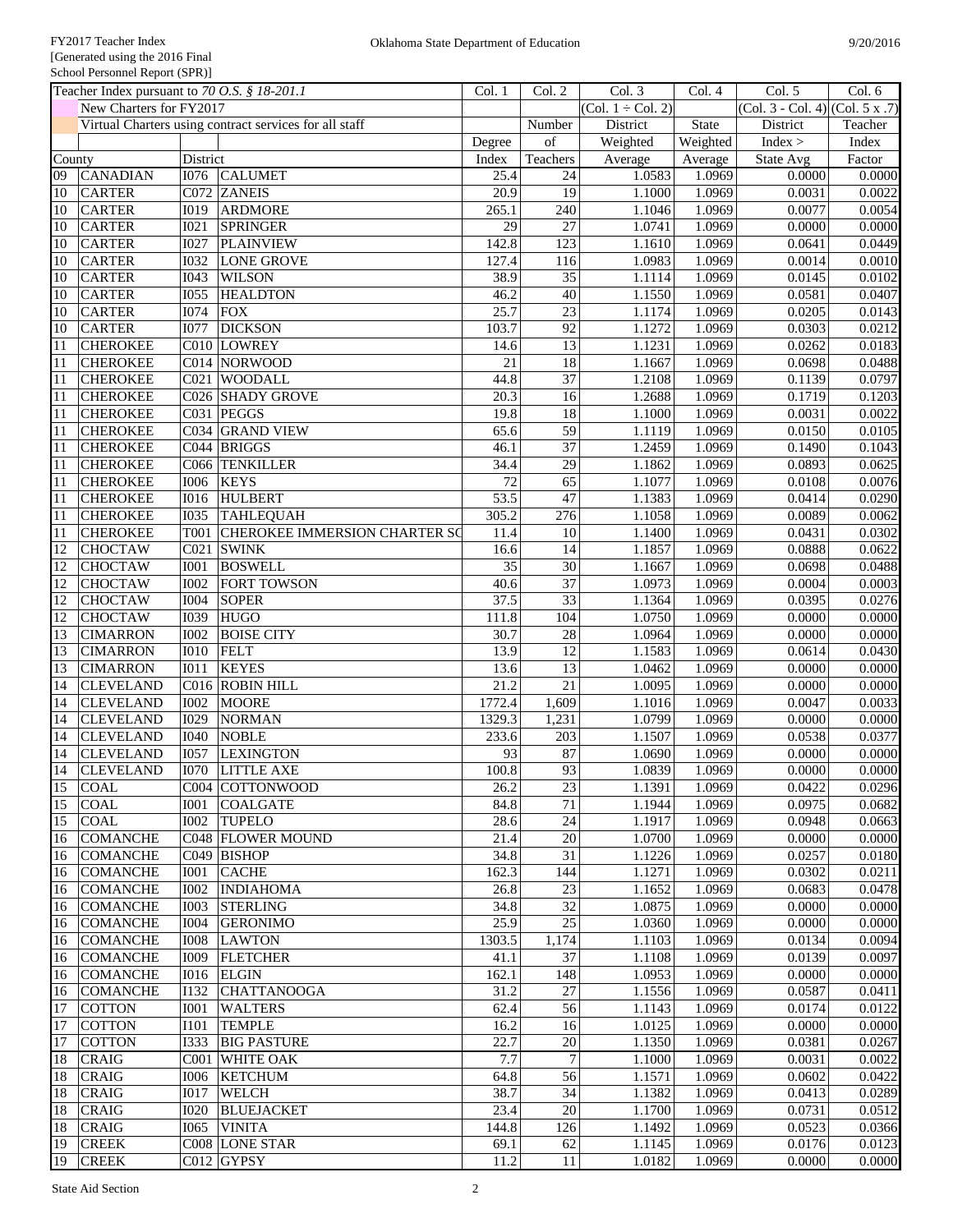|          | Teacher Index pursuant to 70 O.S. § 18-201.1 |             | Col. 1                                                 | Col. 2 | Col. 3          | Col. 4              | Col. 5       | Col. 6                              |                  |
|----------|----------------------------------------------|-------------|--------------------------------------------------------|--------|-----------------|---------------------|--------------|-------------------------------------|------------------|
|          | New Charters for FY2017                      |             |                                                        |        |                 | $(Col. 1 + Col. 2)$ |              | $(Col. 3 - Col. 4)$ $(Col. 5 x .7)$ |                  |
|          |                                              |             | Virtual Charters using contract services for all staff |        | Number          | District            | <b>State</b> | District                            | Teacher          |
|          |                                              |             |                                                        | Degree | of              | Weighted            | Weighted     | Index >                             | Index            |
| County   |                                              | District    |                                                        | Index  | Teachers        | Average             | Average      | State Avg                           | Factor           |
| 19       | <b>CREEK</b>                                 |             | <b>C034 PRETTY WATER</b>                               | 18.9   | 16              | 1.1813              | 1.0969       | 0.0844                              | 0.0590           |
| 19       | <b>CREEK</b>                                 |             | C035 ALLEN-BOWDEN                                      | 33.4   | $\overline{31}$ | 1.0774              | 1.0969       | 0.0000                              | 0.0000           |
| 19       | <b>CREEK</b>                                 | <b>I002</b> | <b>BRISTOW</b>                                         | 160.7  | 141             | 1.1397              | 1.0969       | 0.0428                              | 0.0300           |
| 19       | <b>CREEK</b>                                 | <b>I003</b> | <b>MANNFORD</b>                                        | 136.1  | 121             | 1.1248              | 1.0969       | 0.0279                              | 0.0195           |
|          |                                              |             |                                                        | 52.7   | 47              |                     |              | 0.0244                              |                  |
| 19<br>19 | <b>CREEK</b>                                 | <b>I005</b> | <b>MOUNDS</b>                                          |        |                 | 1.1213              | 1.0969       |                                     | 0.0171<br>0.0362 |
|          | <b>CREEK</b>                                 | <b>I017</b> | <b>OLIVE</b>                                           | 40.2   | $\overline{35}$ | 1.1486              | 1.0969       | 0.0517                              |                  |
| 19       | <b>CREEK</b>                                 | <b>IO18</b> | <b>KIEFER</b>                                          | 57.1   | 53              | 1.0774              | 1.0969       | 0.0000                              | 0.0000           |
| 19       | <b>CREEK</b>                                 | <b>I020</b> | <b>OILTON</b>                                          | 26.6   | $\overline{24}$ | 1.1083              | 1.0969       | 0.0114                              | 0.0080           |
| 19       | <b>CREEK</b>                                 | I021        | <b>DEPEW</b>                                           | 28.6   | $\overline{27}$ | 1.0593              | 1.0969       | 0.0000                              | 0.0000           |
| 19       | <b>CREEK</b>                                 | <b>I031</b> | <b>KELLYVILLE</b>                                      | 98.1   | 90              | 1.0900              | 1.0969       | 0.0000                              | 0.0000           |
| 19       | <b>CREEK</b>                                 | <b>I033</b> | <b>SAPULPA</b>                                         | 340.3  | 311             | 1.0942              | 1.0969       | 0.0000                              | 0.0000           |
| 19       | <b>CREEK</b>                                 | I039        | <b>DRUMRIGHT</b>                                       | 56.6   | 49              | 1.1551              | 1.0969       | 0.0582                              | 0.0407           |
| 20       | <b>CUSTER</b>                                | <b>I005</b> | <b>ARAPAHO-BUTLER</b>                                  | 42.8   | 36              | 1.1889              | 1.0969       | 0.0920                              | 0.0644           |
| 20       | <b>CUSTER</b>                                | <b>I007</b> | THOMAS-FAY-CUSTER UNIFIED DIST                         | 51.5   | $\overline{45}$ | 1.1444              | 1.0969       | 0.0475                              | 0.0333           |
| 20       | <b>CUSTER</b>                                | <b>I026</b> | <b>WEATHERFORD</b>                                     | 190.4  | 166             | 1.1470              | 1.0969       | 0.0501                              | 0.0351           |
| 20       | <b>CUSTER</b>                                | I099        | <b>CLINTON</b>                                         | 204.9  | 182             | 1.1258              | 1.0969       | 0.0289                              | 0.0202           |
| 21       | <b>DELAWARE</b>                              | C006        | <b>CLEORA</b>                                          | 22.2   | $\overline{18}$ | 1.2333              | 1.0969       | 0.1364                              | 0.0955           |
| 21       | <b>DELAWARE</b>                              |             | C014 LEACH                                             | 15.7   | 14              | 1.1214              | 1.0969       | 0.0245                              | 0.0172           |
| 21       | <b>DELAWARE</b>                              |             | C030 KENWOOD                                           | 13.9   | 12              | 1.1583              | 1.0969       | 0.0614                              | 0.0430           |
| 21       | <b>DELAWARE</b>                              |             | C034 MOSELEY                                           | 26.3   | 23              | 1.1435              | 1.0969       | 0.0466                              | 0.0326           |
| 21       | <b>DELAWARE</b>                              | <b>I001</b> | <b>JAY</b>                                             | 164.5  | 153             | 1.0752              | 1.0969       | 0.0000                              | 0.0000           |
| 21       | <b>DELAWARE</b>                              | <b>I002</b> | <b>GROVE</b>                                           | 205.3  | 180             | 1.1406              | 1.0969       | 0.0437                              | 0.0306           |
| 21       | <b>DELAWARE</b>                              | <b>I003</b> | <b>KANSAS</b>                                          | 84.4   | $\overline{75}$ | 1.1253              | 1.0969       | 0.0284                              | 0.0199           |
| 21       | <b>DELAWARE</b>                              | I004        | <b>COLCORD</b>                                         | 56.7   | 51              | 1.1118              | 1.0969       | 0.0149                              | 0.0104           |
| 21       | <b>DELAWARE</b>                              | <b>I005</b> | <b>OAKS-MISSION</b>                                    | 28.1   | $\overline{25}$ | 1.1240              | 1.0969       | 0.0271                              | 0.0190           |
| 22       | <b>DEWEY</b>                                 | <b>I005</b> | <b>VICI</b>                                            | 37.2   | $\overline{35}$ | 1.0629              | 1.0969       | 0.0000                              | 0.0000           |
|          |                                              | <b>I008</b> |                                                        |        | 45              |                     | 1.0969       | 0.0898                              |                  |
| 22       | <b>DEWEY</b>                                 |             | <b>SEILING</b>                                         | 53.4   |                 | 1.1867              |              |                                     | 0.0628           |
| 22       | <b>DEWEY</b>                                 | <b>I010</b> | <b>TALOGA</b>                                          | 22.3   | 21              | 1.0619              | 1.0969       | 0.0000                              | 0.0000           |
| 23       | <b>ELLIS</b>                                 | <b>I002</b> | <b>FARGO</b>                                           | 63.0   | 57              | 1.1053              | 1.0969       | 0.0084                              | 0.0059           |
| 23       | <b>ELLIS</b>                                 | <b>I003</b> | <b>ARNETT</b>                                          | 27.8   | 24              | 1.1583              | 1.0969       | 0.0614                              | 0.0430           |
| 23       | <b>ELLIS</b>                                 | I042        | <b>SHATTUCK</b>                                        | 43.8   | 39              | 1.1231              | 1.0969       | 0.0262                              | 0.0183           |
| 24       | <b>GARFIELD</b>                              | <b>I001</b> | <b>WAUKOMIS</b>                                        | 36.5   | $\overline{35}$ | 1.0429              | 1.0969       | 0.0000                              | 0.0000           |
| 24       | <b>GARFIELD</b>                              | <b>I018</b> | <b>KREMLIN-HILLSDALE</b>                               | 26.1   | 23              | 1.1348              | 1.0969       | 0.0379                              | 0.0265           |
| 24       | <b>GARFIELD</b>                              | I042        | <b>CHISHOLM</b>                                        | 91.5   | 82              | 1.1159              | 1.0969       | 0.0190                              | 0.0133           |
| 24       | <b>GARFIELD</b>                              | I047        | <b>GARBER</b>                                          | 34.5   | 30              | 1.1500              | 1.0969       | 0.0531                              | 0.0372           |
| 24       | <b>GARFIELD</b>                              | <b>I056</b> | PIONEER-PLEASANT VALE                                  | 55.7   | $\overline{49}$ | 1.1367              | 1.0969       | 0.0398                              | 0.0279           |
| 24       | <b>GARFIELD</b>                              | <b>I057</b> | <b>ENID</b>                                            | 628.8  | 592             | 1.0622              | 1.0969       | 0.0000                              | 0.0000           |
| 24       | <b>GARFIELD</b>                              | <b>I085</b> | <b>DRUMMOND</b>                                        | 32     | 28              | 1.1429              | 1.0969       | 0.0460                              | 0.0322           |
| 24       | <b>GARFIELD</b>                              | <b>I094</b> | COVINGTON-DOUGLAS                                      | 28.8   | 26              | 1.1077              | 1.0969       | 0.0108                              | 0.0076           |
| 25       | <b>GARVIN</b>                                |             | C016 WHITEBEAD                                         | 35.6   | 31              | 1.1484              | 1.0969       | 0.0515                              | 0.0360           |
| 25       | <b>GARVIN</b>                                | <b>I002</b> | <b>STRATFORD</b>                                       | 66.4   | 57              | 1.1649              | 1.0969       | 0.0680                              | 0.0476           |
| 25       | <b>GARVIN</b>                                | <b>I005</b> | <b>PAOLI</b>                                           | 27.7   | 24              | 1.1542              | 1.0969       | 0.0573                              | 0.0401           |
| 25       | <b>GARVIN</b>                                | <b>I007</b> | <b>MAYSVILLE</b>                                       | 29.3   | 26              | 1.1269              | 1.0969       | 0.0300                              | 0.0210           |
| 25       | <b>GARVIN</b>                                | <b>I009</b> | <b>LINDSAY</b>                                         | 102.9  | 95              | 1.0832              | 1.0969       | 0.0000                              | 0.0000           |
| 25       | <b>GARVIN</b>                                | <b>IO18</b> | <b>PAULS VALLEY</b>                                    | 119    | 108             | 1.1019              | 1.0969       | 0.0050                              | 0.0035           |
|          |                                              |             |                                                        |        |                 |                     |              |                                     |                  |
| 25       | <b>GARVIN</b>                                | <b>I038</b> | <b>WYNNEWOOD</b>                                       | 69.6   | 62              | 1.1226              | 1.0969       | 0.0257                              | 0.0180           |
| 25       | <b>GARVIN</b>                                | I072        | <b>ELMORE CITY-PERNELL</b>                             | 43.9   | 39              | 1.1256              | 1.0969       | 0.0287                              | 0.0201           |
| 26       | <b>GRADY</b>                                 |             | C037 FRIEND                                            | 21.4   | $\overline{19}$ | 1.1263              | 1.0969       | 0.0294                              | 0.0206           |
| 26       | <b>GRADY</b>                                 |             | C096 MIDDLEBERG                                        | 18     | 16              | 1.1250              | 1.0969       | 0.0281                              | 0.0197           |
| 26       | <b>GRADY</b>                                 |             | C131 PIONEER                                           | 27.5   | 25              | 1.1000              | 1.0969       | 0.0031                              | 0.0022           |
| 26       | <b>GRADY</b>                                 | <b>I001</b> | <b>CHICKASHA</b>                                       | 207.9  | 185             | 1.1238              | 1.0969       | 0.0269                              | 0.0188           |
| 26       | <b>GRADY</b>                                 | <b>I002</b> | <b>MINCO</b>                                           | 51.2   | 44              | 1.1636              | 1.0969       | 0.0667                              | 0.0467           |
| 26       | <b>GRADY</b>                                 | I051        | <b>NINNEKAH</b>                                        | 43.6   | 40              | 1.0900              | 1.0969       | 0.0000                              | 0.0000           |
| 26       | <b>GRADY</b>                                 | <b>I056</b> | <b>ALEX</b>                                            | 27.9   | 26              | 1.0731              | 1.0969       | 0.0000                              | 0.0000           |
| 26       | <b>GRADY</b>                                 | <b>I068</b> | <b>RUSH SPRINGS</b>                                    | 52.9   | $\overline{47}$ | 1.1255              | 1.0969       | 0.0286                              | 0.0200           |
| 26       | <b>GRADY</b>                                 | <b>I095</b> | <b>BRIDGE CREEK</b>                                    | 112.1  | 104             | 1.0779              | 1.0969       | 0.0000                              | 0.0000           |
| 26       | <b>GRADY</b>                                 | <b>I097</b> | <b>TUTTLE</b>                                          | 155.6  | 137             | 1.1358              | 1.0969       | 0.0389                              | 0.0272           |
| 26       | <b>GRADY</b>                                 | I099        | <b>VERDEN</b>                                          | 25.2   | 23              | 1.0957              | 1.0969       | 0.0000                              | 0.0000           |
| 26       | <b>GRADY</b>                                 | <b>I128</b> | AMBER-POCASSET                                         | 43.4   | 40              | 1.0850              | 1.0969       | 0.0000                              | 0.0000           |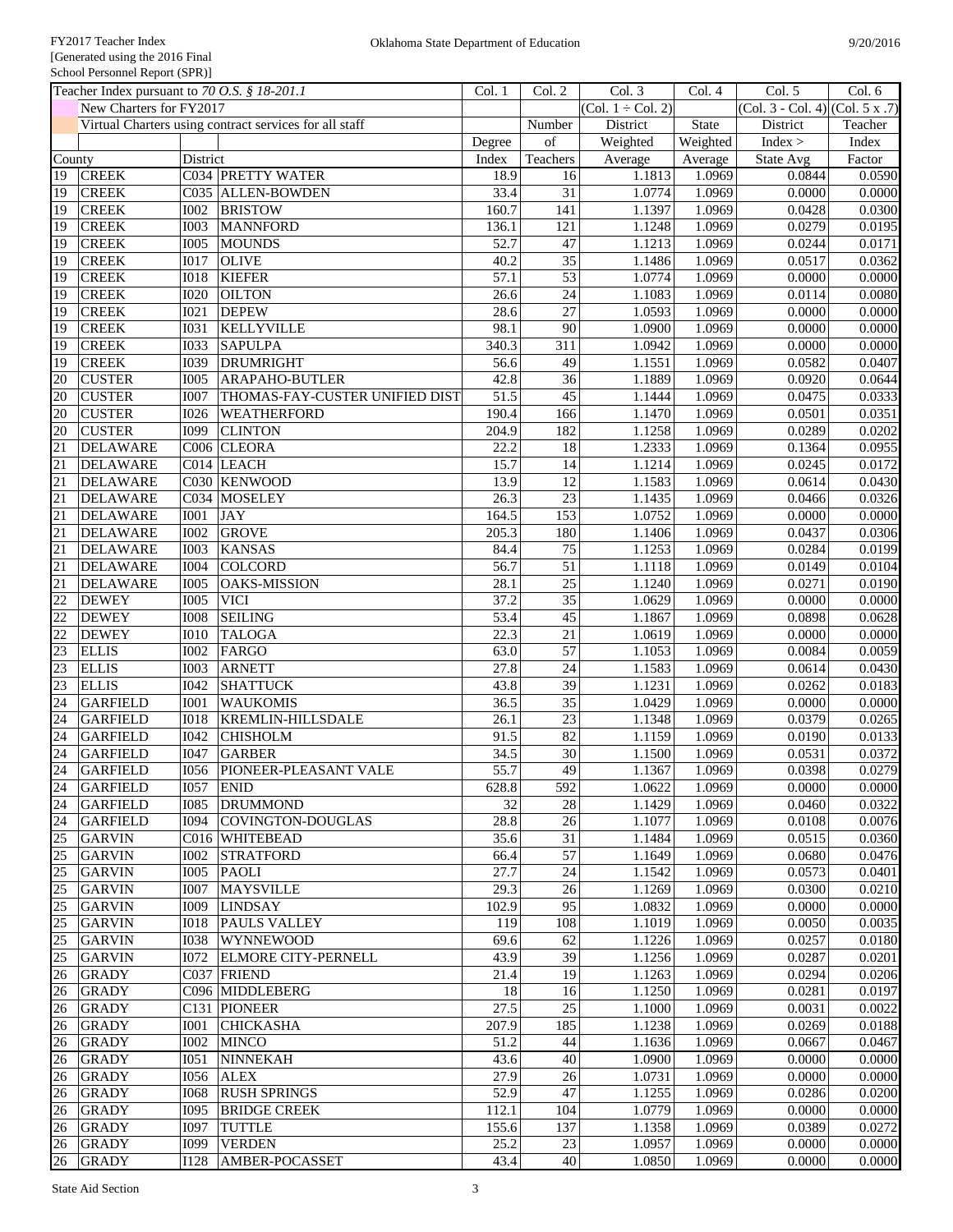|                 | Teacher Index pursuant to 70 O.S. § 18-201.1 |                            |                                                        | Col. 1            | Col. 2           | Col. 3                 | Col. 4           | Col. 5                              | Col. 6              |
|-----------------|----------------------------------------------|----------------------------|--------------------------------------------------------|-------------------|------------------|------------------------|------------------|-------------------------------------|---------------------|
|                 | New Charters for FY2017                      |                            |                                                        |                   |                  | $(Col. 1 \div Col. 2)$ |                  | $(Col. 3 - Col. 4)$ $(Col. 5 x .7)$ |                     |
|                 |                                              |                            | Virtual Charters using contract services for all staff |                   | Number           | District               | State            | District                            | Teacher             |
|                 |                                              |                            |                                                        | Degree            | of               | Weighted               | Weighted         | Index >                             | Index               |
| County          |                                              | District                   |                                                        | Index             | Teachers         | Average                | Average          | State Avg                           | Factor              |
| 27              | <b>GRANT</b>                                 | <b>I054</b>                | <b>MEDFORD</b>                                         | 35.2              | 33               | 1.0667                 | 1.0969           | 0.0000                              | 0.0000              |
| 27              | <b>GRANT</b>                                 | <b>I090</b>                | POND CREEK-HUNTER                                      | 45.5              | 39               | 1.1667                 | 1.0969           | 0.0698                              | 0.0488              |
| 27              | <b>GRANT</b>                                 | I095                       | <b>DEER CREEK-LAMONT</b>                               | 27.7              | $\overline{25}$  | 1.1080                 | 1.0969           | 0.0111                              | 0.0078              |
| 28              | <b>GREER</b>                                 | <b>I001</b>                | <b>MANGUM</b>                                          | 70.4              | 61               | 1.1541                 | 1.0969           | 0.0572                              | 0.0400              |
| 28              | <b>GREER</b>                                 | <b>I003</b>                | <b>GRANITE</b>                                         | 32.9              | $\overline{29}$  | 1.1345                 | 1.0969           | 0.0376                              | 0.0263              |
| 29              | <b>HARMON</b>                                | <b>I066</b>                | <b>HOLLIS</b>                                          | 50.7              | 45               | 1.1267                 | 1.0969           | 0.0298                              | 0.0208              |
| 30              | <b>HARPER</b>                                | <b>I001</b>                | <b>LAVERNE</b>                                         | 46.8              | $\overline{42}$  | 1.1143                 | 1.0969           | 0.0174                              | 0.0122              |
| 30              | <b>HARPER</b>                                | <b>I004</b>                | <b>BUFFALO</b>                                         | 37.1              | $\overline{33}$  | 1.1242                 | 1.0969           | 0.0273                              | $\overline{0.0}191$ |
| 31              | <b>HASKELL</b>                               |                            | C010 WHITEFIELD                                        | 12.2              | $\overline{11}$  | 1.1091                 | 1.0969           | 0.0122                              | 0.0085              |
| 31              | <b>HASKELL</b>                               | <b>I013</b>                | <b>KINTA</b>                                           | 20.5              | $\overline{19}$  | 1.0789                 | 1.0969           | 0.0000                              | 0.0000              |
| 31              | <b>HASKELL</b>                               | <b>I020</b>                | <b>STIGLER</b>                                         | 113               | 100              | 1.1300                 | 1.0969           | 0.0331                              | 0.0232              |
| 31              | <b>HASKELL</b>                               | <b>I037</b>                | <b>MCCURTAIN</b>                                       | 26.1              | $21\,$           | 1.2429                 | 1.0969           | 0.1460                              | 0.1022              |
| 31              | <b>HASKELL</b>                               | I043                       | <b>KEOTA</b>                                           | 46.7              | 44               | 1.0614                 | 1.0969           | 0.0000                              | 0.0000              |
| 32              | <b>HUGHES</b>                                | I001                       | <b>MOSS</b>                                            | 27.6              | $\overline{25}$  | 1.1040                 | 1.0969           | 0.0071                              | 0.0050              |
| 32              | <b>HUGHES</b>                                | <b>I005</b>                | <b>WETUMKA</b>                                         | 44.4              | $\overline{41}$  | 1.0829                 | 1.0969           | 0.0000                              | 0.0000              |
| $\overline{32}$ | <b>HUGHES</b>                                | <b>I035</b>                | <b>HOLDENVILLE</b>                                     | 99.2              | 87               | 1.1402                 | 1.0969           | 0.0433                              | 0.0303              |
| 32              | <b>HUGHES</b>                                | I048                       | <b>CALVIN</b>                                          | 22.5              | $\overline{21}$  | 1.0714                 | 1.0969           | 0.0000                              | 0.0000              |
| 32              | <b>HUGHES</b>                                | <b>I054</b>                | <b>STUART</b>                                          | 26.4              | 23               | 1.1478                 | 1.0969           | 0.0509                              | 0.0356              |
| 33              | <b>JACKSON</b>                               | <b>I001</b>                | <b>NAVAJO</b>                                          | 48.5              | 43               | 1.1279                 | 1.0969           | 0.0310                              | 0.0217              |
| 33              | <b>JACKSON</b>                               | <b>IO14</b>                | <b>DUKE</b>                                            | 18.3              | $\overline{20}$  | 0.9150                 | 1.0969           | 0.0000                              | 0.0000              |
| 33              | <b>JACKSON</b>                               | $\overline{1018}$          | <b>ALTUS</b>                                           | 311.8             | 274              | 1.1380                 | 1.0969           | 0.0411                              | 0.0287              |
| 33              | <b>JACKSON</b>                               | I025                       | <b>ELDORADO</b>                                        | 15.5              | $\overline{15}$  | 1.0333                 | 1.0969           | 0.0000                              | 0.0000              |
| 33              | <b>JACKSON</b>                               | <b>I035</b>                | <b>OLUSTEE</b>                                         | 19.2              | $\overline{17}$  | 1.1294                 | 1.0969           | 0.0325                              | 0.0228              |
| 33              | <b>JACKSON</b>                               | <b>I054</b>                | <b>BLAIR</b>                                           | 28.3              | $\overline{26}$  | 1.0885                 | 1.0969           | 0.0000                              | 0.0000              |
| 34              | <b>JEFFERSON</b>                             | C003                       | TERRAL                                                 | 7.6               | $\overline{7}$   | 1.0857                 | 1.0969           | 0.0000                              | 0.0000              |
| 34              | <b>JEFFERSON</b>                             | I001                       | <b>RYAN</b>                                            | 28.2              | $\overline{25}$  | 1.1280                 | 1.0969           | 0.0311                              | 0.0218              |
| 34              | <b>JEFFERSON</b>                             | <b>I014</b>                | RINGLING                                               | 45.8              | $\overline{40}$  | 1.1450                 | 1.0969           | 0.0481                              | 0.0337              |
| 34              | <b>JEFFERSON</b>                             | <b>I023</b>                | <b>WAURIKA</b>                                         | 41.6              | $\overline{39}$  | 1.0667                 | 1.0969           | 0.0000                              | 0.0000              |
|                 |                                              |                            |                                                        |                   |                  |                        |                  |                                     |                     |
| 35              | <b>JOHNSTON</b><br><b>JOHNSTON</b>           |                            | C007 MANNSVILLE                                        | 11<br>13.1        | 10<br>$11\,$     | 1.1000<br>1.1909       | 1.0969<br>1.0969 | 0.0031<br>0.0940                    | 0.0022              |
| 35<br>35        | <b>JOHNSTON</b>                              | <b>I002</b>                | C010 RAVIA<br><b>MILL CREEK</b>                        | 16                | $\overline{15}$  | 1.0667                 | 1.0969           | 0.0000                              | 0.0658<br>0.0000    |
| 35              | <b>JOHNSTON</b>                              | <b>I020</b>                | <b>TISHOMINGO</b>                                      | 94.9              | 83               | 1.1434                 | 1.0969           | 0.0465                              | 0.0325              |
| 35              | <b>JOHNSTON</b>                              | I029                       | <b>MILBURN</b>                                         | $\overline{21.1}$ | $\overline{20}$  | 1.0550                 | 1.0969           | 0.0000                              | 0.0000              |
|                 | <b>JOHNSTON</b>                              |                            |                                                        |                   | 18               | 1.1889                 | 1.0969           |                                     |                     |
| 35<br>35        | <b>JOHNSTON</b>                              | <b>I035</b><br><b>I037</b> | <b>COLEMAN</b><br><b>WAPANUCKA</b>                     | 21.4<br>21.7      | 19               | 1.1421                 | 1.0969           | 0.0920<br>0.0452                    | 0.0644<br>0.0316    |
| 36              | <b>KAY</b>                                   |                            | C027 PECKHAM                                           | 14.7              | 12               | 1.2250                 | 1.0969           |                                     | 0.0897              |
|                 |                                              |                            |                                                        |                   | $\overline{9}$   |                        |                  | 0.1281<br>0.0000                    |                     |
| 36<br>36        | <b>KAY</b><br><b>KAY</b>                     | I045                       | C050 KILDARE<br><b>BLACKWELL</b>                       | 9.6<br>109.5      | 101              | 1.0667<br>1.0842       | 1.0969<br>1.0969 | 0.0000                              | 0.0000<br>0.0000    |
| 36              | <b>KAY</b>                                   | I071                       | PONCA CITY                                             | 402.5             | 375              | 1.0733                 | 1.0969           | 0.0000                              | 0.0000              |
| 36              | <b>KAY</b>                                   | <b>I087</b>                | <b>TONKAWA</b>                                         | 61.5              | 56               | 1.0982                 | 1.0969           | 0.0013                              | 0.0009              |
| 36              | <b>KAY</b>                                   |                            | <b>NEWKIRK</b>                                         | 78.8              | 72               | 1.0944                 | 1.0969           | 0.0000                              | 0.0000              |
| 37              | <b>KINGFISHER</b>                            | I125<br><b>I002</b>        |                                                        | 18.7              | 19               | 0.9842                 | 1.0969           | 0.0000                              | 0.0000              |
|                 |                                              |                            | <b>DOVER</b>                                           |                   | 21               |                        |                  |                                     |                     |
| 37              | <b>KINGFISHER</b>                            | <b>I003</b>                | <b>LOMEGA</b>                                          | 22.6              | 114              | 1.0762                 | 1.0969           | 0.0000                              | 0.0000              |
| 37              | <b>KINGFISHER</b>                            | <b>I007</b>                | <b>KINGFISHER</b>                                      | 128.7             |                  | 1.1289                 | 1.0969           | 0.0320                              | 0.0224              |
| 37              | <b>KINGFISHER</b>                            | <b>I016</b>                | <b>HENNESSEY</b>                                       | 87.8              | 80               | 1.0975                 | 1.0969           | 0.0006                              | 0.0004              |
| 37              | <b>KINGFISHER</b>                            | I089                       | <b>CASHION</b>                                         | 44.5              | 42               | 1.0595                 | 1.0969           | 0.0000                              | 0.0000              |
| 37              | <b>KINGFISHER</b>                            | <b>I105</b>                | <b>OKARCHE</b>                                         | 34.5              | $\overline{30}$  | 1.1500                 | 1.0969           | 0.0531                              | 0.0372              |
| 38              | <b>KIOWA</b>                                 | <b>I001</b>                | <b>HOBART</b>                                          | 72.6              | 63               | 1.1524                 | 1.0969           | 0.0555                              | 0.0388              |
| 38              | <b>KIOWA</b>                                 | <b>I002</b>                | <b>LONE WOLF</b>                                       | 18.6              | $\overline{17}$  | 1.0941                 | 1.0969           | 0.0000                              | 0.0000              |
| 38              | <b>KIOWA</b>                                 | <b>I003</b>                | MOUNTAIN VIEW-GOTEBO                                   | $30\,$            | 26               | 1.1538                 | 1.0969           | 0.0569                              | 0.0399              |
| 38              | <b>KIOWA</b>                                 | <b>I004</b>                | <b>SNYDER</b>                                          | 45.4              | 39               | 1.1641                 | 1.0969           | 0.0672                              | 0.0470              |
| 39              | <b>LATIMER</b>                               | <b>IOO1</b>                | <b>WILBURTON</b>                                       | 85                | 74               | 1.1486                 | 1.0969           | 0.0517                              | 0.0362              |
| 39              | <b>LATIMER</b>                               | <b>I002</b>                | <b>RED OAK</b>                                         | 28.2              | 24               | 1.1750                 | 1.0969           | 0.0781                              | 0.0547              |
| 39              | <b>LATIMER</b>                               | <b>I003</b>                | <b>BUFFALO VALLEY</b>                                  | 20.3              | 19               | 1.0684                 | 1.0969           | 0.0000                              | 0.0000              |
| 39              | <b>LATIMER</b>                               | <b>I004</b>                | <b>PANOLA</b>                                          | 17.9              | $\overline{17}$  | 1.0529                 | 1.0969           | 0.0000                              | 0.0000              |
| 40              | <b>LE FLORE</b>                              |                            | C004 SHADY POINT                                       | 13.4              | 13               | 1.0308                 | 1.0969           | 0.0000                              | 0.0000              |
| 40              | <b>LE FLORE</b>                              |                            | C011 MONROE                                            | 9.8               | 9                | 1.0889                 | 1.0969           | 0.0000                              | 0.0000              |
| 40              | LE FLORE                                     |                            | C014 HODGEN                                            | 25.2              | 22               | 1.1455                 | 1.0969           | 0.0486                              | 0.0340              |
| 40              | LE FLORE                                     |                            | C039 FANSHAWE                                          | 7.6               | $\boldsymbol{7}$ | 1.0857                 | 1.0969           | 0.0000                              | 0.0000              |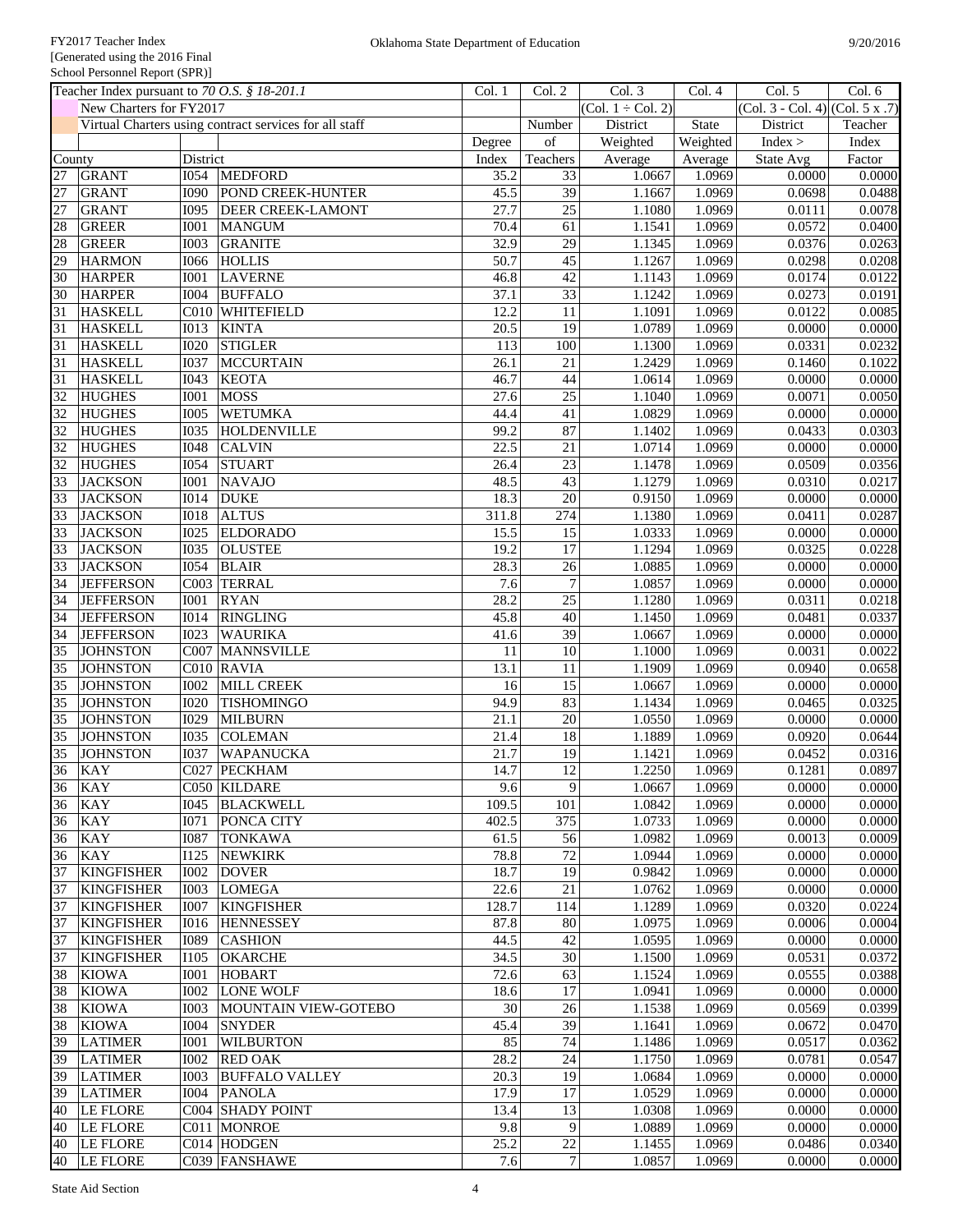|        | Teacher Index pursuant to 70 O.S. § 18-201.1 |                  |                                                        |                   | Col. 2           | Col. 3                 | Col. 4   | Col. 5                              | Col. 6           |
|--------|----------------------------------------------|------------------|--------------------------------------------------------|-------------------|------------------|------------------------|----------|-------------------------------------|------------------|
|        | New Charters for FY2017                      |                  |                                                        | Col. 1            |                  | $(Col. 1 \div Col. 2)$ |          | $(Col. 3 - Col. 4)$ $(Col. 5 x .7)$ |                  |
|        |                                              |                  | Virtual Charters using contract services for all staff |                   | Number           | District               | State    | District                            | Teacher          |
|        |                                              |                  |                                                        | Degree            | of               | Weighted               | Weighted | Index >                             | Index            |
| County |                                              | District         |                                                        | Index             | Teachers         | Average                | Average  | State Avg                           | Factor           |
| 40     | <b>LE FLORE</b>                              | <b>I002</b>      | <b>SPIRO</b>                                           | 107.6             | 92               | 1.1696                 | 1.0969   | 0.0727                              | 0.0509           |
| 40     | LE FLORE                                     | <b>I003</b>      | <b>HEAVENER</b>                                        | 118.9             | 106              | 1.1217                 | 1.0969   | 0.0248                              | 0.0174           |
| 40     | LE FLORE                                     | <b>I007</b>      | <b>POCOLA</b>                                          | 73.9              | $\overline{65}$  | 1.1369                 | 1.0969   | 0.0400                              | 0.0280           |
| 40     | LE FLORE                                     | <b>I016</b>      | <b>LE FLORE</b>                                        | 23.6              | $\overline{22}$  | 1.0727                 | 1.0969   | 0.0000                              | 0.0000           |
| 40     | LE FLORE                                     | <b>I017</b>      | <b>CAMERON</b>                                         | 25.6              | $\overline{23}$  | 1.1130                 | 1.0969   | 0.0161                              | 0.0113           |
| 40     | LE FLORE                                     | <b>I020</b>      | <b>PANAMA</b>                                          | 62.3              | 56               | 1.1125                 | 1.0969   | 0.0156                              | 0.0109           |
| 40     | LE FLORE                                     | I026             | <b>BOKOSHE</b>                                         | 26.7              | $\overline{23}$  | 1.1609                 | 1.0969   | 0.0640                              | 0.0448           |
| 40     | LE FLORE                                     | I029             | <b>POTEAU</b>                                          | 203.5             | 176              | 1.1563                 | 1.0969   | 0.0594                              | 0.0415           |
| 40     | <b>LE FLORE</b>                              | I049             | <b>WISTER</b>                                          | 51.3              | $\overline{45}$  | 1.1400                 | 1.0969   | 0.0431                              | 0.0302           |
| 40     | LE FLORE                                     | I052             | <b>TALIHINA</b>                                        | 67                | 60               | 1.1167                 | 1.0969   | 0.0198                              | 0.0138           |
| 40     | LE FLORE                                     | I062             | <b>WHITESBORO</b>                                      | 25.1              | 21               | 1.1952                 | 1.0969   | 0.0983                              | 0.0688           |
| 40     | LE FLORE                                     | I067             | <b>HOWE</b>                                            | 44.4              | 41               | 1.0829                 | 1.0969   | 0.0000                              | 0.0000           |
| 40     | LE FLORE                                     | <b>I091</b>      | <b>ARKOMA</b>                                          | 36.2              | $\overline{35}$  | 1.0343                 | 1.0969   | 0.0000                              | 0.0000           |
| 41     | <b>LINCOLN</b>                               |                  | C005 WHITE ROCK                                        | 11.7              | $\overline{11}$  | 1.0636                 | 1.0969   | 0.0000                              | 0.0000           |
| 41     | <b>LINCOLN</b>                               | <b>I001</b>      | <b>CHANDLER</b>                                        | 101               | 87               | 1.1609                 | 1.0969   | 0.0640                              | 0.0448           |
| 41     | <b>LINCOLN</b>                               | <b>I003</b>      | <b>DAVENPORT</b>                                       | 30.7              | 28               | 1.0964                 | 1.0969   | 0.0000                              | 0.0000           |
| 41     | <b>LINCOLN</b>                               | <b>I004</b>      | <b>WELLSTON</b>                                        | 53.8              | $\overline{48}$  | 1.1208                 | 1.0969   | 0.0239                              | 0.0168           |
|        |                                              |                  |                                                        |                   |                  |                        | 1.0969   | 0.0582                              |                  |
| 41     | <b>LINCOLN</b>                               | <b>I054</b>      | <b>STROUD</b>                                          | 79.7              | 69<br>71         | 1.1551                 | 1.0969   |                                     | 0.0407           |
| 41     | <b>LINCOLN</b>                               | I095             | <b>MEEKER</b>                                          | 79.4              |                  | 1.1183                 |          | 0.0214                              | 0.0150           |
| 41     | <b>LINCOLN</b>                               | I103             | <b>PRAGUE</b>                                          | 89.4              | 78               | 1.1462                 | 1.0969   | 0.0493                              | 0.0345<br>0.0000 |
| 41     | <b>LINCOLN</b>                               | <b>I105</b>      | <b>CARNEY</b>                                          | 16.8              | $\overline{17}$  | 0.9882                 | 1.0969   | 0.0000                              |                  |
| 41     | <b>LINCOLN</b>                               | I134             | <b>AGRA</b>                                            | 37.2              | $\overline{35}$  | 1.0629                 | 1.0969   | 0.0000                              | 0.0000           |
| 42     | <b>LOGAN</b>                                 | <b>I001</b>      | <b>GUTHRIE</b>                                         | 273.2             | $\overline{253}$ | 1.0798                 | 1.0969   | 0.0000                              | 0.0000           |
| 42     | <b>LOGAN</b>                                 | <b>I002</b>      | <b>CRESCENT</b>                                        | 57.3              | 49               | 1.1694                 | 1.0969   | 0.0725                              | 0.0507           |
| 42     | <b>LOGAN</b>                                 | <b>I003</b>      | MULHALL-ORLANDO                                        | 27.6              | $\overline{24}$  | 1.1500                 | 1.0969   | 0.0531                              | 0.0372           |
| 42     | <b>LOGAN</b>                                 | <b>I014</b>      | <b>COYLE</b>                                           | 28.7              | $\overline{25}$  | 1.1480                 | 1.0969   | 0.0511                              | 0.0358           |
| 43     | <b>LOVE</b>                                  |                  | C003 GREENVILLE                                        | 12.2              | 11               | 1.1091                 | 1.0969   | 0.0122                              | 0.0085           |
| 43     | <b>LOVE</b>                                  | <b>I004</b>      | THACKERVILLE                                           | 37.8              | 33               | 1.1455                 | 1.0969   | 0.0486                              | 0.0340           |
| 43     | <b>LOVE</b>                                  | <b>I005</b>      | <b>TURNER</b>                                          | 28.8              | 28               | 1.0286                 | 1.0969   | 0.0000                              | 0.0000           |
| 43     | <b>LOVE</b>                                  | <b>I016</b>      | <b>MARIETTA</b>                                        | 76.3              | $\overline{73}$  | 1.0452                 | 1.0969   | 0.0000                              | 0.0000           |
| 44     | <b>MAJOR</b>                                 | <b>I001</b>      | <b>RINGWOOD</b>                                        | 32.2              | $\overline{31}$  | 1.0387                 | 1.0969   | 0.0000                              | 0.0000           |
| 44     | <b>MAJOR</b>                                 | <b>I004</b>      | <b>ALINE-CLEO</b>                                      | $\overline{20.2}$ | $\overline{19}$  | 1.0632                 | 1.0969   | 0.0000                              | 0.0000           |
| 44     | <b>MAJOR</b>                                 | <b>I084</b>      | FAIRVIEW                                               | $\overline{72}$   | $\overline{63}$  | 1.1429                 | 1.0969   | 0.0460                              | 0.0322           |
| 44     | <b>MAJOR</b>                                 | I092             | <b>CIMARRON</b>                                        | 30.6              | $\overline{29}$  | 1.0552                 | 1.0969   | 0.0000                              | 0.0000           |
| 45     | <b>MARSHALL</b>                              | <b>I002</b>      | <b>MADILL</b>                                          | 146               | 128              | 1.1406                 | 1.0969   | 0.0437                              | 0.0306           |
| 45     | MARSHALL                                     | <b>I003</b>      | <b>KINGSTON</b>                                        | 104.6             | 96               | 1.0896                 | 1.0969   | 0.0000                              | 0.0000           |
| 46     | <b>MAYES</b>                                 |                  | C035 WICKLIFFE                                         | 15.1              | 13               | 1.1615                 | 1.0969   | 0.0646                              | 0.0452           |
| 46     | <b>MAYES</b>                                 |                  | $C043$ OSAGE                                           | 18                | $\overline{18}$  | 1.0000                 | 1.0969   | 0.0000                              | 0.0000           |
| 46     | <b>MAYES</b>                                 | <b>I001</b>      | <b>PRYOR</b>                                           | 232.6             | $\overline{207}$ | 1.1237                 | 1.0969   | 0.0268                              | 0.0187           |
| 46     | <b>MAYES</b>                                 | <b>I002</b>      | <b>ADAIR</b>                                           | 84.2              | 75               | 1.1227                 | 1.0969   | 0.0258                              | 0.0181           |
| 46     | <b>MAYES</b>                                 | <b>I016</b>      | <b>SALINA</b>                                          | 73.8              | 65               | 1.1354                 | 1.0969   | 0.0385                              | 0.0270           |
| 46     | <b>MAYES</b>                                 | <b>I017</b>      | <b>LOCUST GROVE</b>                                    | 134.1             | 121              | 1.1083                 | 1.0969   | 0.0114                              | 0.0080           |
| 46     | <b>MAYES</b>                                 | <b>I032</b>      | CHOUTEAU-MAZIE                                         | 94.9              | 89               | 1.0663                 | 1.0969   | 0.0000                              | 0.0000           |
| 47     | <b>MCCLAIN</b>                               | <b>I001</b>      | <b>NEWCASTLE</b>                                       | 161.4             | 147              | 1.0980                 | 1.0969   | 0.0011                              | 0.0007           |
| 47     | <b>MCCLAIN</b>                               | <b>I002</b>      | <b>DIBBLE</b>                                          | 55.3              | 52               | 1.0635                 | 1.0969   | 0.0000                              | 0.0000           |
| 47     | <b>MCCLAIN</b>                               | <b>I005</b>      | <b>WASHINGTON</b>                                      | 78.5              | $71\,$           | 1.1056                 | 1.0969   | 0.0087                              | 0.0061           |
| 47     | <b>MCCLAIN</b>                               | <b>IO10</b>      | <b>WAYNE</b>                                           | 49.1              | $\overline{43}$  | 1.1419                 | 1.0969   | 0.0450                              | 0.0315           |
| 47     | <b>MCCLAIN</b>                               | <b>IO15</b>      | <b>PURCELL</b>                                         | 123.9             | 113              | 1.0965                 | 1.0969   | 0.0000                              | 0.0000           |
| 47     | <b>MCCLAIN</b>                               | <b>I029</b>      | <b>BLANCHARD</b>                                       | 145.9             | 129              | 1.1310                 | 1.0969   | 0.0341                              | 0.0239           |
| 48     | <b>MCCURTAIN</b>                             |                  | C001 FOREST GROVE                                      | 16.5              | 15               | 1.1000                 | 1.0969   | 0.0031                              | 0.0022           |
| 48     | <b>MCCURTAIN</b>                             |                  | C009 LUKFATA                                           | 31                | 27               | 1.1481                 | 1.0969   | 0.0512                              | 0.0359           |
| 48     | <b>MCCURTAIN</b>                             |                  | $C023$ GLOVER                                          | 9.1               | $\overline{9}$   | 1.0111                 | 1.0969   | 0.0000                              | 0.0000           |
| 48     | <b>MCCURTAIN</b>                             |                  | C037 DENISON                                           | $\overline{24.7}$ | $\overline{23}$  | 1.0739                 | 1.0969   | 0.0000                              | 0.0000           |
| 48     | <b>MCCURTAIN</b>                             |                  | <b>C072 HOLLY CREEK</b>                                | 24.8              | $\overline{21}$  | 1.1810                 | 1.0969   | 0.0841                              | 0.0588           |
| 48     | <b>MCCURTAIN</b>                             | <b>I005</b>      | <b>IDABEL</b>                                          | 129.2             | 113              | 1.1434                 | 1.0969   | 0.0465                              | 0.0325           |
| 48     | <b>MCCURTAIN</b>                             | <b>I006</b>      | <b>HAWORTH</b>                                         | 55.6              | $\overline{52}$  | 1.0692                 | 1.0969   | 0.0000                              | 0.0000           |
| 48     | <b>MCCURTAIN</b>                             | I011             | <b>VALLIANT</b>                                        | 80.4              | 70               | 1.1486                 | 1.0969   | 0.0517                              | 0.0362           |
| 48     | <b>MCCURTAIN</b>                             | <b>I013</b>      | <b>EAGLETOWN</b>                                       | 23.9              | 22               | 1.0864                 | 1.0969   | 0.0000                              | 0.0000           |
| 48     | <b>MCCURTAIN</b>                             | I <sub>014</sub> | <b>SMITHVILLE</b>                                      | 36.3              | 31               | 1.1710                 | 1.0969   | 0.0741                              | 0.0518           |
|        |                                              |                  |                                                        |                   |                  |                        |          |                                     |                  |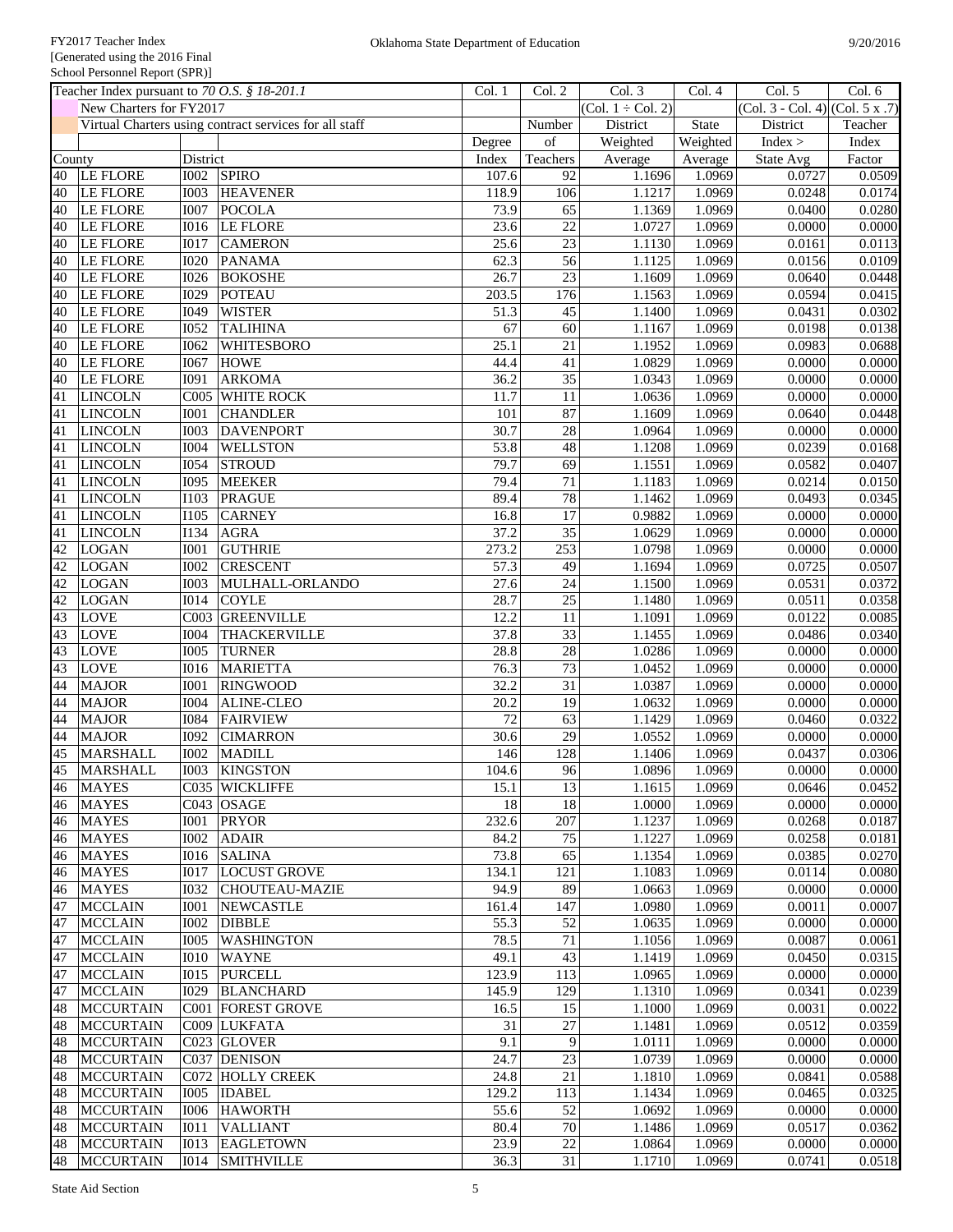|                 | Teacher Index pursuant to 70 O.S. § 18-201.1 |             |                                                        |                   | Col. 2           | Col. 3              | Col. 4   | Col. 5                              | Col. 6  |
|-----------------|----------------------------------------------|-------------|--------------------------------------------------------|-------------------|------------------|---------------------|----------|-------------------------------------|---------|
|                 | New Charters for FY2017                      |             |                                                        | Col. 1            |                  | $(Col. 1 + Col. 2)$ |          | $(Col. 3 - Col. 4)$ $(Col. 5 x .7)$ |         |
|                 |                                              |             | Virtual Charters using contract services for all staff |                   | Number           | District            | State    | District                            | Teacher |
|                 |                                              |             |                                                        | Degree            | of               | Weighted            | Weighted | Index >                             | Index   |
|                 | County                                       | District    |                                                        | Index             | Teachers         | Average             | Average  | State Avg                           | Factor  |
| 48              | <b>MCCURTAIN</b>                             | <b>I039</b> | <b>WRIGHT CITY</b>                                     | 48                | 41               | 1.1707              | 1.0969   | 0.0738                              | 0.0517  |
| 48              | <b>MCCURTAIN</b>                             | <b>I071</b> | <b>BATTIEST</b>                                        | 34.8              | 29               | 1.2000              | 1.0969   | 0.1031                              | 0.0722  |
| 48              | <b>MCCURTAIN</b>                             | I074        | <b>BROKEN BOW</b>                                      | 151.6             | 139              | 1.0906              | 1.0969   | 0.0000                              | 0.0000  |
| 49              | <b>MCINTOSH</b>                              |             | $CO03$ RYAL                                            | 8.1               | $\boldsymbol{7}$ | 1.1571              | 1.0969   | 0.0602                              | 0.0422  |
| 49              | <b>MCINTOSH</b>                              |             | C016 STIDHAM                                           | 10.2              | 9                | 1.1333              | 1.0969   | 0.0364                              | 0.0255  |
| 49              | <b>MCINTOSH</b>                              | <b>I001</b> | <b>EUFAULA</b>                                         | 106.5             | 95               | 1.1211              | 1.0969   | 0.0242                              | 0.0169  |
| 49              | <b>MCINTOSH</b>                              | I019        | <b>CHECOTAH</b>                                        | 137.1             | 124              | 1.1056              | 1.0969   | 0.0087                              | 0.0061  |
| 49              | <b>MCINTOSH</b>                              | I027        | <b>MIDWAY</b>                                          | 19.5              | $\overline{18}$  | 1.0833              | 1.0969   | 0.0000                              | 0.0000  |
| 49              | <b>MCINTOSH</b>                              | I064        | <b>HANNA</b>                                           | 19.5              | $\overline{16}$  | 1.2188              | 1.0969   | 0.1219                              | 0.0853  |
| 50              | <b>MURRAY</b>                                | I001        | <b>SULPHUR</b>                                         | 129.7             | 115              | 1.1278              | 1.0969   | 0.0309                              | 0.0216  |
| 50              | <b>MURRAY</b>                                | <b>I010</b> | <b>DAVIS</b>                                           | 93.1              | 82               | 1.1354              | 1.0969   | 0.0385                              | 0.0269  |
| 51              | <b>MUSKOGEE</b>                              | C009        | WAINWRIGHT                                             | 11.2              | 10               | 1.1200              | 1.0969   | 0.0231                              | 0.0162  |
| 51              | <b>MUSKOGEE</b>                              | <b>I002</b> | <b>HASKELL</b>                                         | 70.5              | 63               | 1.1190              | 1.0969   | 0.0221                              | 0.0155  |
| 51              | <b>MUSKOGEE</b>                              | <b>I003</b> | <b>FORT GIBSON</b>                                     | 159.4             | 141              | 1.1305              | 1.0969   | 0.0336                              | 0.0235  |
| 51              | <b>MUSKOGEE</b>                              | <b>I006</b> | <b>WEBBERS FALLS</b>                                   | 26.3              | 24               | 1.0958              | 1.0969   | 0.0000                              | 0.0000  |
| 51              | <b>MUSKOGEE</b>                              | <b>I008</b> | <b>OKTAHA</b>                                          | 56.8              | 49               | 1.1592              | 1.0969   | 0.0623                              | 0.0436  |
| 51              | <b>MUSKOGEE</b>                              | <b>I020</b> | <b>MUSKOGEE</b>                                        | 485.3             | 438              | 1.1080              | 1.0969   | 0.0111                              | 0.0078  |
| 51              | <b>MUSKOGEE</b>                              | I029        | <b>HILLDALE</b>                                        | 144.7             | 134              | 1.0799              | 1.0969   | 0.0000                              | 0.0000  |
| 51              | <b>MUSKOGEE</b>                              | <b>I046</b> | <b>BRAGGS</b>                                          | 21.9              | 19               | 1.1526              | 1.0969   | 0.0557                              | 0.0390  |
| 51              | <b>MUSKOGEE</b>                              | I074        | <b>WARNER</b>                                          | 64.3              | $\overline{57}$  | 1.1281              | 1.0969   | 0.0312                              | 0.0218  |
| 51              | <b>MUSKOGEE</b>                              | <b>I088</b> | <b>PORUM</b>                                           | 50.4              | 45               | 1.1200              | 1.0969   | 0.0231                              | 0.0162  |
| $\overline{52}$ | <b>NOBLE</b>                                 | I001        | <b>PERRY</b>                                           | 94.7              | 89               | 1.0640              | 1.0969   | 0.0000                              | 0.0000  |
| $\overline{52}$ | <b>NOBLE</b>                                 | <b>I002</b> | <b>BILLINGS</b>                                        | 13.6              | $\overline{12}$  | 1.1333              | 1.0969   | 0.0364                              | 0.0255  |
| $\overline{52}$ | <b>NOBLE</b>                                 | I004        | <b>FRONTIER</b>                                        | 54.7              | 48               | 1.1396              | 1.0969   | 0.0427                              | 0.0299  |
| $\overline{52}$ | <b>NOBLE</b>                                 | I006        | <b>MORRISON</b>                                        | 52.6              | 47               | 1.1191              | 1.0969   | 0.0222                              | 0.0156  |
| 53              | <b>NOWATA</b>                                | <b>I003</b> | OKLAHOMA UNION                                         | 62.2              | 54               | 1.1519              | 1.0969   | 0.0550                              | 0.0385  |
| 53              | <b>NOWATA</b>                                | <b>I040</b> | <b>NOWATA</b>                                          | 86                | 78               | 1.1026              | 1.0969   | 0.0057                              | 0.0040  |
| 53              | <b>NOWATA</b>                                | I051        | <b>SOUTH COFFEYVILLE</b>                               | 23.4              | 22               | 1.0636              | 1.0969   | 0.0000                              | 0.0000  |
| 54              | <b>OKFUSKEE</b>                              | C029        | <b>BEARDEN</b>                                         | 11.2              | 10               | 1.1200              | 1.0969   | 0.0231                              | 0.0162  |
| 54              | <b>OKFUSKEE</b>                              | <b>I002</b> | <b>MASON</b>                                           | $\overline{26.4}$ | $\overline{24}$  | 1.1000              | 1.0969   | 0.0031                              | 0.0022  |
| 54              | <b>OKFUSKEE</b>                              | <b>I014</b> | <b>PADEN</b>                                           | 23.5              | $\overline{20}$  | 1.1750              | 1.0969   | 0.0781                              | 0.0547  |
| 54              | <b>OKFUSKEE</b>                              | I026        | <b>OKEMAH</b>                                          | 85.1              | $\overline{75}$  | 1.1347              | 1.0969   | 0.0378                              | 0.0264  |
| $\overline{54}$ | <b>OKFUSKEE</b>                              | <b>I031</b> | <b>WELEETKA</b>                                        | 40.3              | $\overline{38}$  | 1.0605              | 1.0969   | 0.0000                              | 0.0000  |
| 54              | <b>OKFUSKEE</b>                              | <b>I054</b> | <b>GRAHAM-DUSTIN</b>                                   | 28.3              | 25               | 1.1320              | 1.0969   | 0.0351                              | 0.0246  |
| 55              | <b>OKLAHOMA</b>                              |             | C029 OAKDALE                                           | 64.8              | 56               | 1.1571              | 1.0969   | 0.0602                              | 0.0422  |
| 55              | <b>OKLAHOMA</b>                              |             | C074 CRUTCHO                                           | 29.2              | 28               | 1.0429              | 1.0969   | 0.0000                              | 0.0000  |
| 55              | <b>OKLAHOMA</b>                              |             | E001 OKC CHARTER: INDEPENDENCE MS                      | 23.5              | 20               | 1.1750              | 1.0969   | 0.0781                              | 0.0547  |
| 55              | <b>OKLAHOMA</b>                              |             | E002 OKC CHARTER: SEEWORTH ACADEM                      | 24.9              | 22               | 1.1318              | 1.0969   | 0.0349                              | 0.0244  |
| 55              | <b>OKLAHOMA</b>                              |             | E003 OKC CHARTER: HUPFELD/W VILLAGE                    | 21.4              | 21               | 1.0190              | 1.0969   | 0.0000                              | 0.0000  |
| 55              | <b>OKLAHOMA</b>                              | E005        | <b>OKC CHARTER: DOVE SCIENCE ACAL</b>                  | 29.5              | 29               | 1.0172              | 1.0969   | 0.0000                              | 0.0000  |
| 55              | <b>OKLAHOMA</b>                              |             | E008 OKC CHARTER: HARDING CHARTER                      | 31.7              | 31               | 1.0226              | 1.0969   | 0.0000                              | 0.0000  |
| 55              | <b>OKLAHOMA</b>                              |             | E010 OKC CHARTER: HARDING FINE ARTS                    | 18.2              | 19               | 0.9579              | 1.0969   | 0.0000                              | 0.0000  |
| 55              | <b>OKLAHOMA</b>                              |             | E012 OKC CHARTER: KIPP REACH COLL.                     | 21.3              | 23               | 0.9261              | 1.0969   | 0.0000                              | 0.0000  |
| 55              | <b>OKLAHOMA</b>                              |             | E013 OKC CHARTER: DOVE SCIENCE ES                      | 18.7              | 20               | 0.9350              | 1.0969   | 0.0000                              | 0.0000  |
| 55              | <b>OKLAHOMA</b>                              |             | E016 OKC CHARTER: HARPER ACADEMY                       | 5.1               | $\overline{4}$   | 1.2750              | 1.0969   | 0.1781                              | 0.1247  |
| 55              | <b>OKLAHOMA</b>                              |             | E020 OKC CHARTER: LIGHTHOUSE OKC                       | 9.9               | 11               | 0.9000              | 1.0969   | 0.0000                              | 0.0000  |
| 55              | <b>OKLAHOMA</b>                              |             | E021 OKC CHARTER: SANTA FE SOUTH CH                    | $\mathbf{0}$      | $\mathbf{0}$     | 0.0000              | 1.0969   | 0.0000                              | 0.0000  |
| 55              | <b>OKLAHOMA</b>                              |             | <b>G004 ASTEC CHARTERS</b>                             | 44                | 45               | 0.9778              | 1.0969   | 0.0000                              | 0.0000  |
| 55              | <b>OKLAHOMA</b>                              |             | G007 JOHN W REX CHARTER ELEMENTARY                     | 20.3              | $\overline{21}$  | 0.9667              | 1.0969   | 0.0000                              | 0.0000  |
| 55              | <b>OKLAHOMA</b>                              | <b>I001</b> | <b>PUTNAM CITY</b>                                     | 1643              | 1,571            | 1.0458              | 1.0969   | 0.0000                              | 0.0000  |
| 55              | <b>OKLAHOMA</b>                              | <b>I003</b> | <b>LUTHER</b>                                          | 80.5              | 71               | 1.1338              | 1.0969   | 0.0369                              | 0.0258  |
| 55              | <b>OKLAHOMA</b>                              | <b>I004</b> | CHOCTAW-NICOMA PARK                                    | 444.2             | 401              | 1.1077              | 1.0969   | 0.0108                              | 0.0076  |
| 55              | <b>OKLAHOMA</b>                              | <b>I006</b> | <b>DEER CREEK</b>                                      | 387.8             | 364              | 1.0654              | 1.0969   | 0.0000                              | 0.0000  |
| 55              | <b>OKLAHOMA</b>                              | <b>I007</b> | <b>HARRAH</b>                                          | 174               | 152              | 1.1447              | 1.0969   | 0.0478                              | 0.0335  |
| 55              | <b>OKLAHOMA</b>                              | <b>I009</b> | <b>JONES</b>                                           | 79.8              | 76               | 1.0500              | 1.0969   | 0.0000                              | 0.0000  |
| 55              | <b>OKLAHOMA</b>                              | <b>I012</b> | <b>EDMOND</b>                                          | 1720              | 1,576            | 1.0914              | 1.0969   | 0.0000                              | 0.0000  |
| 55              | <b>OKLAHOMA</b>                              | <b>I037</b> | <b>MILLWOOD</b>                                        | 75.9              | 72               | 1.0542              | 1.0969   | 0.0000                              | 0.0000  |
| 55              | <b>OKLAHOMA</b>                              | I041        | <b>WESTERN HEIGHTS</b>                                 | 360.7             | 342              | 1.0547              | 1.0969   | 0.0000                              | 0.0000  |
| 55              | <b>OKLAHOMA</b>                              | <b>I052</b> | MIDWEST CITY-DEL CITY                                  | 1245.6            | 1,149            | 1.0841              | 1.0969   | 0.0000                              | 0.0000  |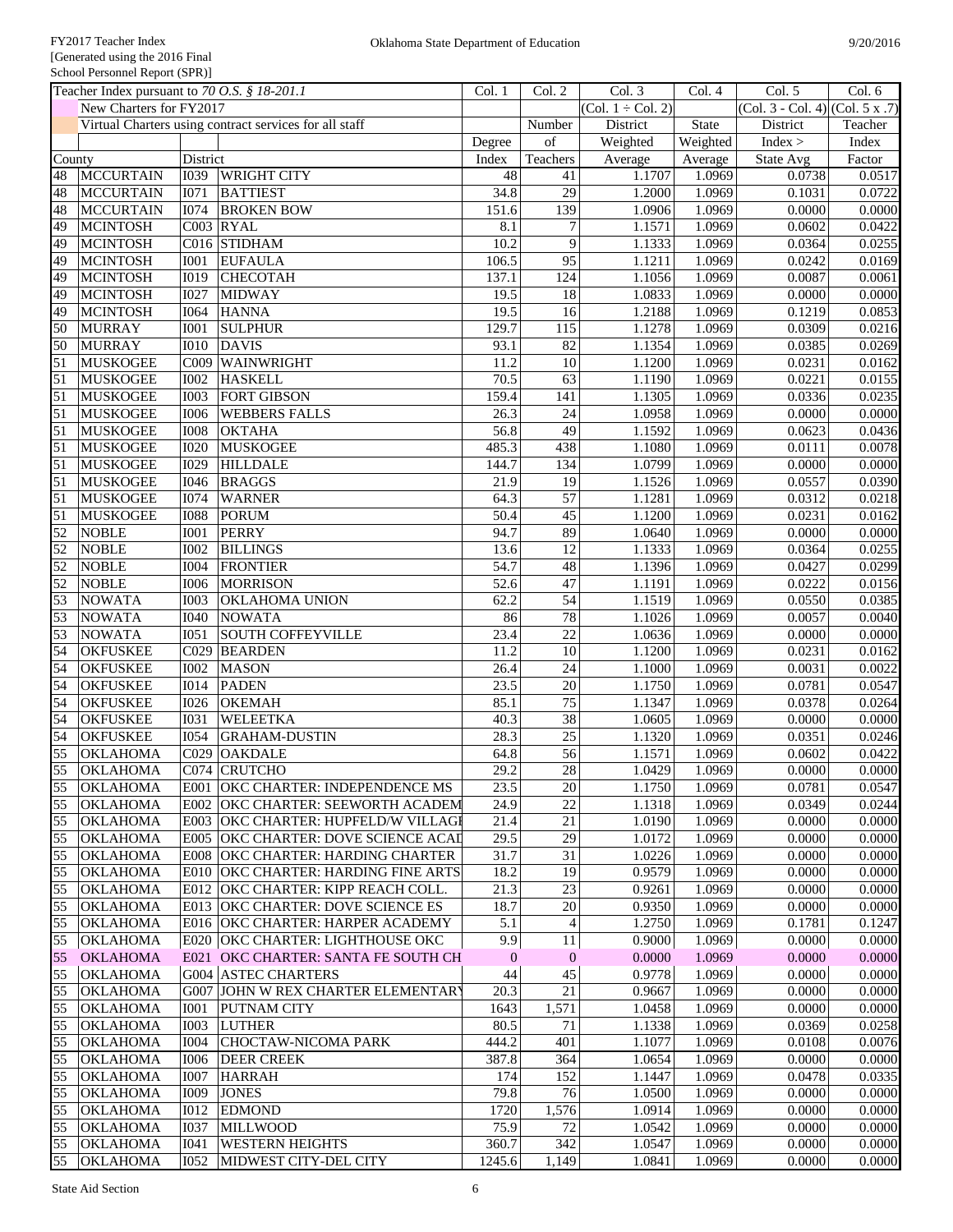|        | Teacher Index pursuant to 70 O.S. § 18-201.1 |             |                                                        | Col. 1             | Col. 2           | Col. 3                 | Col. 4           | Col. 5                              | $\overline{\text{Col}}$ . 6 |
|--------|----------------------------------------------|-------------|--------------------------------------------------------|--------------------|------------------|------------------------|------------------|-------------------------------------|-----------------------------|
|        | New Charters for FY2017                      |             |                                                        |                    |                  | $(Col. 1 \div Col. 2)$ |                  | $(Col. 3 - Col. 4)$ $(Col. 5 x .7)$ |                             |
|        |                                              |             | Virtual Charters using contract services for all staff |                    | Number           | District               | State            | District                            | Teacher                     |
|        |                                              |             |                                                        | Degree             | of               | Weighted               | Weighted         | Index >                             | Index                       |
| County |                                              | District    |                                                        | Index              | Teachers         | Average                | Average          | State Avg                           | Factor                      |
| 55     | <b>OKLAHOMA</b>                              | <b>I053</b> | <b>CROOKED OAK</b>                                     | 100.9              | 92               | 1.0967                 | 1.0969           | 0.0000                              | 0.0000                      |
| 55     | <b>OKLAHOMA</b>                              | <b>I088</b> | <b>BETHANY</b>                                         | 135.7              | 120              | 1.1308                 | 1.0969           | 0.0339                              | 0.0238                      |
| 55     | <b>OKLAHOMA</b>                              | <b>I089</b> | OKLAHOMA CITY                                          | 3458.8             | 3,285            | 1.0529                 | 1.0969           | 0.0000                              | 0.0000                      |
| 55     | <b>OKLAHOMA</b>                              | J001        | OKLAHOMA YOUTH ACADEMY                                 | 21.4               | 21               | 1.0190                 | 1.0969           | 0.0000                              | 0.0000                      |
| 55     | <b>OKLAHOMA</b>                              |             | Z001 EPIC ONE ON ONE CHARTER SCHOOL                    | $\overline{232.5}$ | 229              | 1.0153                 | 1.0969           | 0.0000                              | 0.0000                      |
| 55     | <b>OKLAHOMA</b>                              |             | Z002 OKLAHOMA VIRTUAL CHARTER ACA                      | $\mathbf{0}$       | $\boldsymbol{0}$ | 0.0000                 | 1.0969           | 0.0000                              | 0.0000                      |
| 55     | <b>OKLAHOMA</b>                              |             | Z003 OKLAHOMA CONNECTIONS ACADEM                       | $\mathbf{0}$       | $\mathbf{0}$     | 0.0000                 | 1.0969           | 0.0000                              | 0.0000                      |
| 55     | <b>OKLAHOMA</b>                              |             | Z004 INSIGHT SCHOOL OF OKLAHOMA                        | $\mathbf{0}$       | $\boldsymbol{0}$ | 0.0000                 | 1.0969           | 0.0000                              | 0.0000                      |
| 55     | <b>OKLAHOMA</b>                              |             | Z005 ABLE CHARTER ABLE LEARNING                        | 9.9                | 10               | 0.9900                 | 1.0969           | 0.0000                              | 0.0000                      |
| 56     | <b>OKMULGEE</b>                              | CO11        | <b>TWIN HILLS</b>                                      | 33.7               | $\overline{29}$  | 1.1621                 | 1.0969           | 0.0652                              | 0.0456                      |
| 56     | <b>OKMULGEE</b>                              | <b>I001</b> | OKMULGEE                                               | 134.2              | 120              | 1.1183                 | 1.0969           | 0.0214                              | 0.0150                      |
| 56     | OKMULGEE                                     | <b>I002</b> | <b>HENRYETTA</b>                                       | 104.4              | 94               | 1.1106                 | 1.0969           | 0.0137                              | 0.0096                      |
| 56     | <b>OKMULGEE</b>                              | <b>I003</b> | <b>MORRIS</b>                                          | 92.5               | 81               | 1.1420                 | 1.0969           | 0.0451                              | 0.0316                      |
| 56     | <b>OKMULGEE</b>                              | <b>I004</b> | <b>BEGGS</b>                                           | 102.8              | 92               | 1.1174                 | 1.0969           | 0.0205                              | 0.0143                      |
| 56     | OKMULGEE                                     | <b>I005</b> | <b>PRESTON</b>                                         | 39.3               | $\overline{36}$  | 1.0917                 | 1.0969           | 0.0000                              | 0.0000                      |
| 56     | <b>OKMULGEE</b>                              | <b>I006</b> | <b>SCHULTER</b>                                        | 20.6               | $\overline{18}$  | 1.1444                 | 1.0969           | 0.0475                              | 0.0333                      |
| 56     | <b>OKMULGEE</b>                              | <b>I007</b> | <b>WILSON</b>                                          | 28.4               | $\overline{25}$  | 1.1360                 | 1.0969           | 0.0391                              | 0.0274                      |
| 56     | <b>OKMULGEE</b>                              | <b>I008</b> | <b>DEWAR</b>                                           | 37.7               | $\overline{33}$  | 1.1424                 | 1.0969           | 0.0455                              | 0.0319                      |
| 57     | <b>OSAGE</b>                                 |             | C003 OSAGE HILLS                                       | 17.2               | $\overline{15}$  | 1.1467                 | 1.0969           |                                     |                             |
|        | <b>OSAGE</b>                                 |             |                                                        |                    | $\,8\,$          |                        |                  | 0.0498<br>0.0031                    | 0.0348                      |
| 57     |                                              |             | C007 BOWRING<br>$C035$ AVANT                           | 8.8                | $\overline{8}$   | 1.1000                 | 1.0969<br>1.0969 |                                     | 0.0022                      |
| 57     | <b>OSAGE</b>                                 |             |                                                        | 8.4                |                  | 1.0500                 |                  | 0.0000                              | 0.0000                      |
| 57     | <b>OSAGE</b>                                 |             | C052 ANDERSON                                          | 25                 | $\overline{22}$  | 1.1364                 | 1.0969           | 0.0395                              | 0.0276                      |
| 57     | <b>OSAGE</b>                                 |             | $\overline{\text{C}077}$ MCCORD                        | 22.1               | 20               | 1.1050                 | 1.0969           | 0.0081                              | 0.0057                      |
| 57     | <b>OSAGE</b>                                 | <b>I002</b> | <b>PAWHUSKA</b>                                        | 77.9               | $\overline{73}$  | 1.0671                 | 1.0969           | 0.0000                              | 0.0000                      |
| 57     | <b>OSAGE</b>                                 | <b>IO11</b> | <b>SHIDLER</b>                                         | 27.6               | $\overline{24}$  | 1.1500                 | 1.0969           | 0.0531                              | 0.0372                      |
| 57     | <b>OSAGE</b>                                 | I029        | <b>BARNSDALL</b>                                       | 41.1               | 37               | 1.1108                 | 1.0969           | 0.0139                              | 0.0097                      |
| 57     | <b>OSAGE</b>                                 | <b>I030</b> | <b>WYNONA</b>                                          | 13.8               | 12               | 1.1500                 | 1.0969           | 0.0531                              | 0.0372                      |
| 57     | <b>OSAGE</b>                                 | <b>I038</b> | <b>HOMINY</b>                                          | 51.4               | 45               | 1.1422                 | 1.0969           | 0.0453                              | 0.0317                      |
| 57     | <b>OSAGE</b>                                 | <b>I050</b> | <b>PRUE</b>                                            | 28.8               | 27               | 1.0667                 | 1.0969           | 0.0000                              | 0.0000                      |
| 57     | <b>OSAGE</b>                                 | <b>I090</b> | <b>WOODLAND</b>                                        | 39.5               | $\overline{35}$  | 1.1286                 | 1.0969           | 0.0317                              | 0.0222                      |
| 58     | <b>OTTAWA</b>                                |             | C010 TURKEY FORD                                       | 11                 | $\overline{10}$  | 1.1000                 | 1.0969           | 0.0031                              | 0.0022                      |
| 58     | <b>OTTAWA</b>                                | <b>I001</b> | <b>WYANDOTTE</b>                                       | 68.8               | 64               | 1.0750                 | 1.0969           | 0.0000                              | 0.0000                      |
| 58     | <b>OTTAWA</b>                                | <b>IO14</b> | <b>QUAPAW</b>                                          | 58.7               | $\overline{51}$  | 1.1510                 | 1.0969           | 0.0541                              | 0.0379                      |
| 58     | <b>OTTAWA</b>                                | <b>I018</b> | <b>COMMERCE</b>                                        | 80.9               | 68               | 1.1897                 | 1.0969           | 0.0928                              | 0.0650                      |
| 58     | <b>OTTAWA</b>                                | <b>I023</b> | <b>MIAMI</b>                                           | 184.3              | 176              | 1.0472                 | 1.0969           | 0.0000                              | 0.0000                      |
| 58     | <b>OTTAWA</b>                                | <b>I026</b> | <b>AFTON</b>                                           | 47.8               | 43               | 1.1116                 | 1.0969           | 0.0147                              | 0.0103                      |
| 58     | <b>OTTAWA</b>                                |             | I031 FAIRLAND                                          | 55.2               | 48               | 1.1500                 | 1.0969           | 0.0531                              | 0.0372                      |
| 59     | <b>PAWNEE</b>                                |             | C002 JENNINGS                                          | 19.2               | 17               | 1.1294                 | 1.0969           | 0.0325                              | 0.0228                      |
| 59     | <b>PAWNEE</b>                                | <b>I001</b> | <b>PAWNEE</b>                                          | 64.7               | 60               | 1.0783                 | 1.0969           | 0.0000                              | 0.0000                      |
| 59     | <b>PAWNEE</b>                                | <b>I006</b> | <b>CLEVELAND</b>                                       | 139.3              | 124              | 1.1234                 | 1.0969           | 0.0265                              | 0.0185                      |
| 60     | <b>PAYNE</b>                                 |             | C104 OAK GROVE                                         | 14.3               | 13               | 1.1000                 | 1.0969           | 0.0031                              | 0.0022                      |
| 60     | <b>PAYNE</b>                                 | <b>I003</b> | <b>RIPLEY</b>                                          | 43.4               | 40               | 1.0850                 | 1.0969           | 0.0000                              | 0.0000                      |
| 60     | <b>PAYNE</b>                                 | I016        | <b>STILLWATER</b>                                      | 510.3              | 458              | 1.1142                 | 1.0969           | 0.0173                              | 0.0121                      |
| 60     | <b>PAYNE</b>                                 | <b>I056</b> | PERKINS-TRYON                                          | 127.8              | 113              | 1.1310                 | 1.0969           | 0.0341                              | 0.0239                      |
| 60     | <b>PAYNE</b>                                 | <b>I067</b> | <b>CUSHING</b>                                         | 178.4              | 156              | 1.1436                 | 1.0969           | 0.0467                              | 0.0327                      |
| 60     | <b>PAYNE</b>                                 | I101        | <b>GLENCOE</b>                                         | 30.1               | 26               | 1.1577                 | 1.0969           | 0.0608                              | 0.0426                      |
| 60     | <b>PAYNE</b>                                 | <b>I103</b> | <b>TYALE</b>                                           | 38.8               | $\overline{36}$  | 1.0778                 | 1.0969           | 0.0000                              | 0.0000                      |
| 61     | <b>PITTSBURG</b>                             |             | $C009$ KREBS                                           | 33.4               | $\overline{30}$  | 1.1133                 | 1.0969           | 0.0164                              | 0.0115                      |
| 61     | <b>PITTSBURG</b>                             |             | C029 FRINK-CHAMBERS                                    | 33                 | $\overline{30}$  | 1.1000                 | 1.0969           | 0.0031                              | 0.0022                      |
| 61     | <b>PITTSBURG</b>                             |             | C056 TANNEHILL                                         | 20.5               | 18               | 1.1389                 | 1.0969           | 0.0420                              | 0.0294                      |
| 61     | <b>PITTSBURG</b>                             |             | C088 HAYWOOD                                           | 18.6               | 15               | 1.2400                 | 1.0969           | 0.1431                              | 0.1002                      |
| 61     | <b>PITTSBURG</b>                             |             | E020 CANADIAN CHARTER: CARLTON LAN                     | $\mathbf{0}$       | $\mathbf{0}$     | 0.0000                 | 1.0969           | 0.0000                              | 0.0000                      |
| 61     | <b>PITTSBURG</b>                             | <b>I001</b> | <b>HARTSHORNE</b>                                      | 73.8               | 64               | 1.1531                 | 1.0969           | 0.0562                              | 0.0394                      |
| 61     | <b>PITTSBURG</b>                             | <b>I002</b> | <b>CANADIAN</b>                                        | 47.6               | 43               | 1.1070                 | 1.0969           | 0.0101                              | 0.0071                      |
| 61     | <b>PITTSBURG</b>                             | <b>IO11</b> | <b>HAILEYVILLE</b>                                     | 35.8               | $\overline{32}$  | 1.1188                 | 1.0969           | 0.0219                              | 0.0153                      |
| 61     | <b>PITTSBURG</b>                             | I014        | <b>KIOWA</b>                                           | 43.6               | $\overline{35}$  | 1.2457                 | 1.0969           | 0.1488                              | 0.1042                      |
| 61     | <b>PITTSBURG</b>                             | <b>I017</b> | <b>QUINTON</b>                                         | 48.5               | 41               | 1.1829                 | 1.0969           | 0.0860                              | 0.0602                      |
| 61     | <b>PITTSBURG</b>                             | I025        | <b>INDIANOLA</b>                                       | 24.2               | $21\,$           | 1.1524                 | 1.0969           | 0.0555                              | 0.0388                      |
| 61     | PITTSBURG                                    |             | I028 CROWDER                                           | 43.9               | 39               | 1.1256                 | 1.0969           | 0.0287                              | 0.0201                      |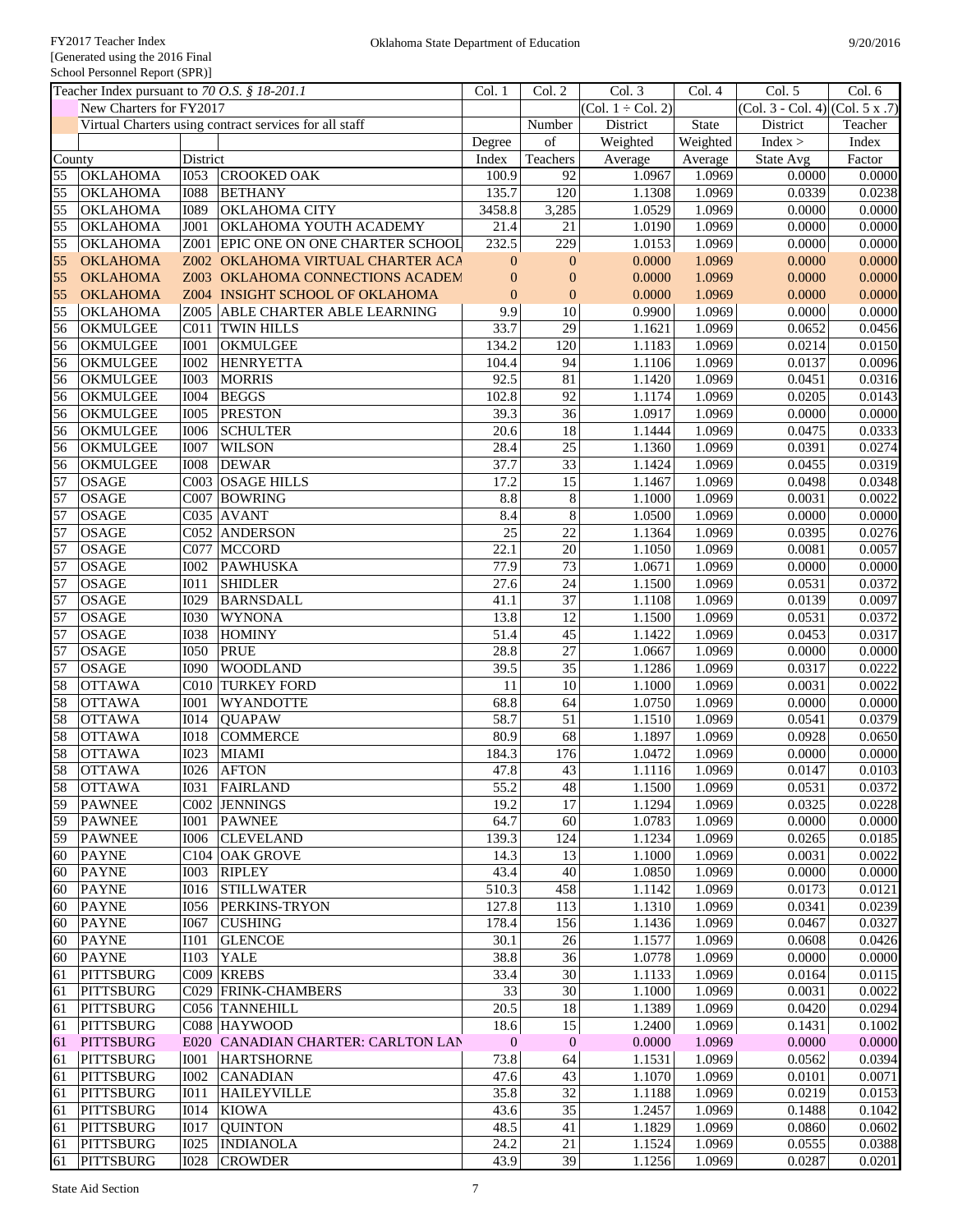|        | Teacher Index pursuant to 70 O.S. § 18-201.1 |             |                                                        | Col. 1            | Col. 2          | Col. 3                 | Col. 4   | Col. 5                              | Col. 6  |
|--------|----------------------------------------------|-------------|--------------------------------------------------------|-------------------|-----------------|------------------------|----------|-------------------------------------|---------|
|        | New Charters for FY2017                      |             |                                                        |                   |                 | $(Col. 1 \div Col. 2)$ |          | $(Col. 3 - Col. 4)$ $(Col. 5 x .7)$ |         |
|        |                                              |             | Virtual Charters using contract services for all staff |                   | Number          | District               | State    | District                            | Teacher |
|        |                                              |             |                                                        | Degree            | of              | Weighted               | Weighted | Index >                             | Index   |
| County |                                              | District    |                                                        | Index             | Teachers        | Average                | Average  | <b>State Avg</b>                    | Factor  |
| 61     | <b>PITTSBURG</b>                             | <b>I030</b> | SAVANNA                                                | 37                | $\overline{30}$ | 1.2333                 | 1.0969   | 0.1364                              | 0.0955  |
|        |                                              |             |                                                        | 17.6              | 15              |                        |          |                                     |         |
| 61     | <b>PITTSBURG</b>                             | <b>I063</b> | <b>PITTSBURG</b>                                       |                   |                 | 1.1733                 | 1.0969   | 0.0764                              | 0.0535  |
| 61     | PITTSBURG                                    | <b>I080</b> | <b>MCALESTER</b>                                       | 258.3             | 232             | 1.1134                 | 1.0969   | 0.0165                              | 0.0115  |
| 62     | <b>PONTOTOC</b>                              | <b>I001</b> | <b>ALLEN</b>                                           | 39.5              | 37              | 1.0676                 | 1.0969   | 0.0000                              | 0.0000  |
| 62     | <b>PONTOTOC</b>                              | <b>I009</b> | <b>VANOSS</b>                                          | 54.2              | 46              | 1.1783                 | 1.0969   | 0.0814                              | 0.0570  |
| 62     | <b>PONTOTOC</b>                              | <b>I016</b> | <b>BYNG</b>                                            | 192.1             | 163             | 1.1785                 | 1.0969   | 0.0816                              | 0.0571  |
| 62     | <b>PONTOTOC</b>                              | <b>I019</b> | ADA                                                    | 315.5             | 267             | 1.1816                 | 1.0969   | 0.0847                              | 0.0593  |
| 62     | <b>PONTOTOC</b>                              | <b>I024</b> | <b>LATTA</b>                                           | 80.8              | 69              | 1.1710                 | 1.0969   | 0.0741                              | 0.0519  |
| 62     | <b>PONTOTOC</b>                              | <b>I030</b> | <b>STONEWALL</b>                                       | 48.4              | 40              | 1.2100                 | 1.0969   | 0.1131                              | 0.0792  |
| 62     | <b>PONTOTOC</b>                              | <b>I037</b> | <b>ROFF</b>                                            | 34.2              | 28              | 1.2214                 | 1.0969   | 0.1245                              | 0.0872  |
| 63     |                                              |             | POTTAWATOM C010 NORTH ROCK CREEK                       | 55.3              | 49              | 1.1286                 | 1.0969   | 0.0317                              | 0.0222  |
| 63     | POTTAWATOM C027 GROVE                        |             |                                                        | 39                | $\overline{35}$ | 1.1143                 | 1.0969   | 0.0174                              | 0.0122  |
| 63     |                                              |             | POTTAWATOM C029 PLEASANT GROVE                         | 27.8              | 24              | 1.1583                 | 1.0969   | 0.0614                              | 0.0430  |
| 63     |                                              |             | POTTAWATOM C032 SOUTH ROCK CREEK                       | 37.2              | $\overline{31}$ | 1.2000                 | 1.0969   | 0.1031                              | 0.0722  |
| 63     | POTTAWATOM 1001                              |             | <b>MCLOUD</b>                                          | 158.6             | 147             | 1.0789                 | 1.0969   | 0.0000                              | 0.0000  |
| 63     | POTTAWATOM 1002                              |             | <b>DALE</b>                                            | 62                | 53              | 1.1698                 | 1.0969   | 0.0729                              | 0.0510  |
| 63     | POTTAWATOM 1003                              |             | <b>BETHEL</b>                                          | 109.4             | 98              | 1.1163                 | 1.0969   | 0.0194                              | 0.0136  |
| 63     | POTTAWATOM 1004                              |             | <b>MACOMB</b>                                          | 28.1              | 25              | 1.1240                 | 1.0969   | 0.0271                              | 0.0190  |
| 63     | POTTAWATOM 1005                              |             | <b>EARLSBORO</b>                                       | 25                | $\overline{22}$ | 1.1364                 | 1.0969   | 0.0395                              | 0.0276  |
|        |                                              |             | <b>TECUMSEH</b>                                        |                   | 168             |                        |          |                                     |         |
| 63     | POTTAWATOM 1092                              |             |                                                        | 184.4             |                 | 1.0976                 | 1.0969   | 0.0007                              | 0.0005  |
| 63     | POTTAWATOM 1093                              |             | <b>SHAWNEE</b>                                         | 337.7             | 311             | 1.0859                 | 1.0969   | 0.0000                              | 0.0000  |
| 63     | POTTAWATOM I112                              |             | <b>ASHER</b>                                           | 24.9              | $\overline{21}$ | 1.1857                 | 1.0969   | 0.0888                              | 0.0622  |
| 63     | POTTAWATOM I115                              |             | <b>WANETTE</b>                                         | 22.2              | $22\,$          | 1.0091                 | 1.0969   | 0.0000                              | 0.0000  |
| 63     | POTTAWATOM I117                              |             | <b>MAUD</b>                                            | 28.6              | $\overline{27}$ | 1.0593                 | 1.0969   | 0.0000                              | 0.0000  |
| 64     | PUSHMATAHA C002 ALBION                       |             |                                                        | 9.4               | 9               | 1.0444                 | 1.0969   | 0.0000                              | 0.0000  |
| 64     | PUSHMATAHA C004 TUSKAHOMA                    |             |                                                        | 10.1              | 9               | 1.1222                 | 1.0969   | 0.0253                              | 0.0177  |
| 64     | PUSHMATAHA C015 NASHOBA                      |             |                                                        | 7.2               | 6               | 1.2000                 | 1.0969   | 0.1031                              | 0.0722  |
| 64     | PUSHMATAHA 1001                              |             | <b>RATTAN</b>                                          | 56.9              | 48              | 1.1854                 | 1.0969   | 0.0885                              | 0.0620  |
| 64     | PUSHMATAHA 1010                              |             | <b>CLAYTON</b>                                         | 33.6              | 28              | 1.2000                 | 1.0969   | 0.1031                              | 0.0722  |
| 64     | PUSHMATAHA 1013                              |             | <b>ANTLERS</b>                                         | 97.5              | 86              | 1.1337                 | 1.0969   | 0.0368                              | 0.0258  |
| 64     | PUSHMATAHA 1022                              |             | <b>MOYERS</b>                                          | $\overline{22.3}$ | $\overline{20}$ | 1.1150                 | 1.0969   | 0.0181                              | 0.0127  |
| 65     | <b>ROGER MILLS 1003</b>                      |             | <b>LEEDEY</b>                                          | 34.5              | $\overline{28}$ | 1.2321                 | 1.0969   | 0.1352                              | 0.0947  |
| 65     | <b>ROGER MILLS 1006</b>                      |             | <b>REYDON</b>                                          | 22.5              | $\overline{21}$ | 1.0714                 | 1.0969   | 0.0000                              | 0.0000  |
| 65     | <b>ROGER MILLS 1007</b>                      |             | <b>CHEYENNE</b>                                        | 42.5              | 38              | 1.1184                 | 1.0969   | 0.0215                              | 0.0151  |
| 65     | <b>ROGER MILLS 1015</b>                      |             | <b>SWEETWATER</b>                                      | 26.7              | $23\,$          | 1.1609                 | 1.0969   | 0.0640                              | 0.0448  |
|        |                                              |             |                                                        |                   |                 |                        |          |                                     |         |
| 65     | ROGER MILLS 1066                             |             | <b>HAMMON</b>                                          | 37.8              | 33              | 1.1455                 | 1.0969   | 0.0486                              | 0.0340  |
| 66     | <b>ROGERS</b>                                |             | C009 JUSTUS-TIAWAH                                     | 44.3              | 40              | 1.1075                 | 1.0969   | 0.0106                              | 0.0074  |
| 66     | <b>ROGERS</b>                                | <b>I001</b> | <b>CLAREMORE</b>                                       | 344.3             | 315             | 1.0930                 | 1.0969   | 0.0000                              | 0.0000  |
| 66     | <b>ROGERS</b>                                | <b>I002</b> | <b>CATOOSA</b>                                         | 199.9             | 177             | 1.1294                 | 1.0969   | 0.0325                              | 0.0227  |
| 66     | <b>ROGERS</b>                                | <b>I003</b> | <b>CHELSEA</b>                                         | 81.3              | 70              | 1.1614                 | 1.0969   | 0.0645                              | 0.0452  |
| 66     | <b>ROGERS</b>                                | <b>I004</b> | OOLOGAH-TALALA                                         | 143.8             | 131             | 1.0977                 | 1.0969   | 0.0008                              | 0.0006  |
| 66     | <b>ROGERS</b>                                | <b>I005</b> | <b>INOLA</b>                                           | 116.2             | 101             | 1.1505                 | 1.0969   | 0.0536                              | 0.0375  |
| 66     | <b>ROGERS</b>                                | <b>I006</b> | <b>SEQUOYAH</b>                                        | 112.3             | 99              | 1.1343                 | 1.0969   | 0.0374                              | 0.0262  |
| 66     | <b>ROGERS</b>                                | <b>I007</b> | <b>FOYIL</b>                                           | 48.4              | 45              | 1.0756                 | 1.0969   | 0.0000                              | 0.0000  |
| 66     | <b>ROGERS</b>                                | <b>I008</b> | <b>VERDIGRIS</b>                                       | 104.1             | 91              | 1.1440                 | 1.0969   | 0.0471                              | 0.0329  |
| 67     | <b>SEMINOLE</b>                              |             | C054 JUSTICE                                           | 20.7              | 17              | 1.2176                 | 1.0969   | 0.1207                              | 0.0845  |
| 67     | <b>SEMINOLE</b>                              | <b>I001</b> | <b>SEMINOLE</b>                                        | 152.8             | 135             | 1.1319                 | 1.0969   | 0.0350                              | 0.0245  |
| 67     | <b>SEMINOLE</b>                              | <b>I002</b> | <b>WEWOKA</b>                                          | 70.7              | 66              | 1.0712                 | 1.0969   | 0.0000                              | 0.0000  |
| 67     | <b>SEMINOLE</b>                              | <b>I003</b> | <b>BOWLEGS</b>                                         | 29.3              | $\overline{27}$ | 1.0852                 | 1.0969   | 0.0000                              | 0.0000  |
|        |                                              |             |                                                        |                   |                 |                        |          |                                     |         |
| 67     | <b>SEMINOLE</b>                              | <b>I004</b> | <b>KONAWA</b>                                          | 61.6              | 54              | 1.1407                 | 1.0969   | 0.0438                              | 0.0307  |
| 67     | <b>SEMINOLE</b>                              | <b>I006</b> | <b>NEW LIMA</b>                                        | 27.5              | $25\,$          | 1.1000                 | 1.0969   | 0.0031                              | 0.0022  |
| 67     | <b>SEMINOLE</b>                              | <b>I007</b> | <b>VARNUM</b>                                          | 24.6              | $22\,$          | 1.1182                 | 1.0969   | 0.0213                              | 0.0149  |
| 67     | <b>SEMINOLE</b>                              | <b>I010</b> | <b>SASAKWA</b>                                         | 24.5              | 22              | 1.1136                 | 1.0969   | 0.0167                              | 0.0117  |
| 67     | <b>SEMINOLE</b>                              | IO14        | <b>STROTHER</b>                                        | 33.4              | 33              | 1.0121                 | 1.0969   | 0.0000                              | 0.0000  |
| 67     | <b>SEMINOLE</b>                              | <b>I015</b> | <b>BUTNER</b>                                          | 22.2              | 21              | 1.0571                 | 1.0969   | 0.0000                              | 0.0000  |
| 68     | <b>SEQUOYAH</b>                              |             | C001 LIBERTY                                           | 25.5              | $23\,$          | 1.1087                 | 1.0969   | 0.0118                              | 0.0083  |
| 68     | <b>SEQUOYAH</b>                              |             | C035 MARBLE CITY                                       | 13.3              | 12              | 1.1083                 | 1.0969   | 0.0114                              | 0.0080  |
| 68     | <b>SEQUOYAH</b>                              |             | C036 BRUSHY                                            | 26.3              | $25\,$          | 1.0520                 | 1.0969   | 0.0000                              | 0.0000  |
| 68     | <b>SEQUOYAH</b>                              |             | C050 BELFONTE                                          | 26                | 23              | 1.1304                 | 1.0969   | 0.0335                              | 0.0235  |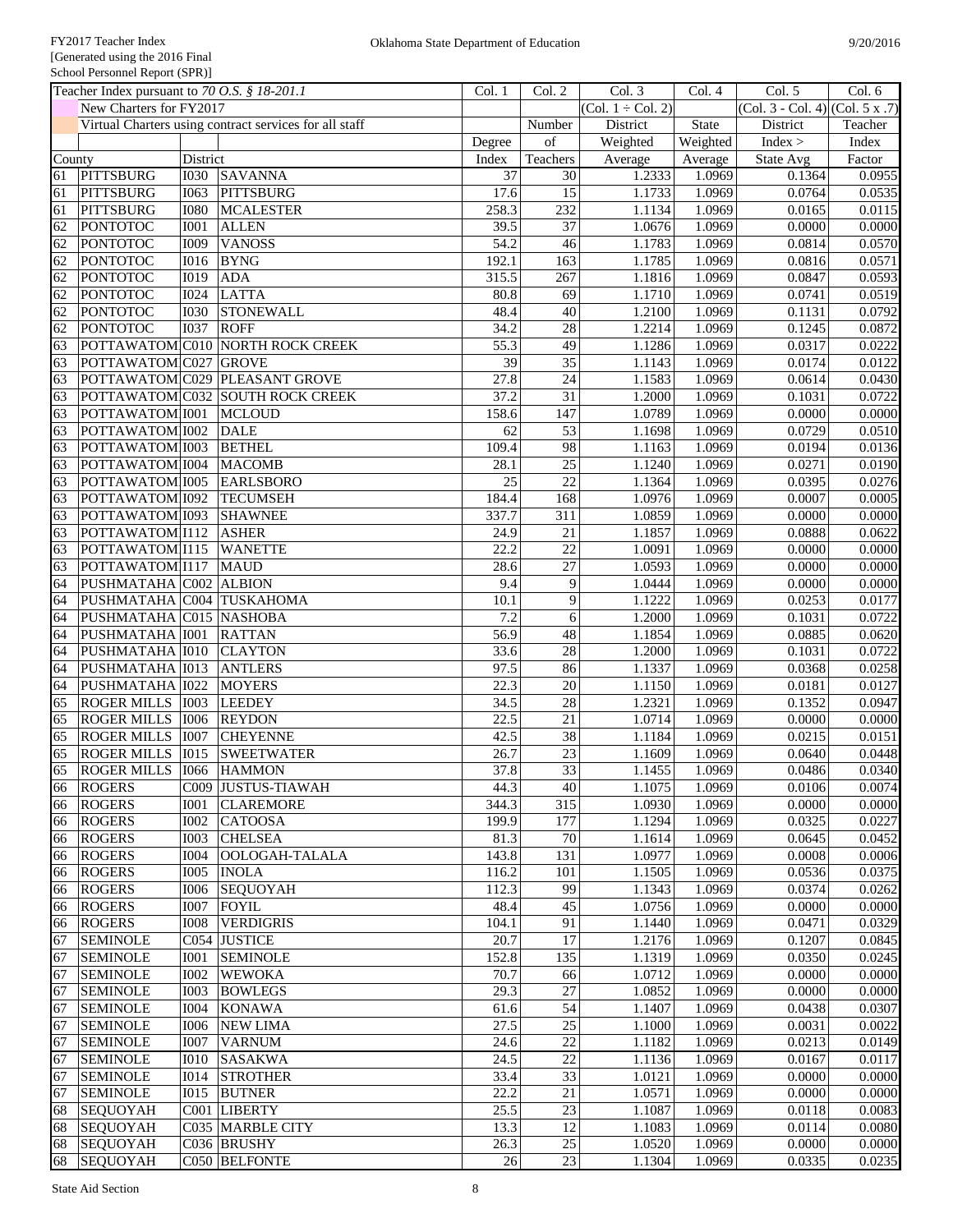|                 | . <b>T</b><br>Teacher Index pursuant to 70 O.S. § 18-201.1 |             |                                                        | Col. 1             | Col. 2           | Col. 3              | Col. 4   | Col. 5                              | Col. 6  |
|-----------------|------------------------------------------------------------|-------------|--------------------------------------------------------|--------------------|------------------|---------------------|----------|-------------------------------------|---------|
|                 | New Charters for FY2017                                    |             |                                                        |                    |                  | $(Col. 1 + Col. 2)$ |          | $(Col. 3 - Col. 4)$ $(Col. 5 x .7)$ |         |
|                 |                                                            |             | Virtual Charters using contract services for all staff |                    | Number           | District            | State    | District                            | Teacher |
|                 |                                                            |             |                                                        | Degree             | of               | Weighted            | Weighted | Index >                             | Index   |
| County          |                                                            | District    |                                                        | Index              | Teachers         | Average             | Average  | State Avg                           | Factor  |
| 68              | <b>SEQUOYAH</b>                                            |             | C068 MOFFETT                                           | 26.2               | 24               | 1.0917              | 1.0969   | 0.0000                              | 0.0000  |
| 68              | <b>SEQUOYAH</b>                                            | <b>I001</b> | <b>SALLISAW</b>                                        | 167.6              | 150              | 1.1173              | 1.0969   | 0.0204                              | 0.0143  |
| 68              | <b>SEQUOYAH</b>                                            | <b>I002</b> | VIAN                                                   | 82.8               | 74               | 1.1189              | 1.0969   | 0.0220                              | 0.0154  |
| 68              | <b>SEQUOYAH</b>                                            | <b>I003</b> | <b>MULDROW</b>                                         | 136.2              | 120              | 1.1350              | 1.0969   | 0.0381                              | 0.0267  |
| 68              | <b>SEQUOYAH</b>                                            | <b>I004</b> | <b>GANS</b>                                            | 36                 | 34               | 1.0588              | 1.0969   | 0.0000                              | 0.0000  |
| 68              | <b>SEQUOYAH</b>                                            | <b>I005</b> | <b>ROLAND</b>                                          | 91.3               | $81\,$           | 1.1272              | 1.0969   | 0.0303                              | 0.0212  |
| 68              | <b>SEQUOYAH</b>                                            | I006        | <b>GORE</b>                                            | 47.4               | 44               | 1.0773              | 1.0969   | 0.0000                              | 0.0000  |
| 68              | <b>SEQUOYAH</b>                                            | <b>I007</b> | <b>CENTRAL</b>                                         | 48                 | 44               | 1.0909              | 1.0969   | 0.0000                              | 0.0000  |
| 69              | <b>STEPHENS</b>                                            |             | C082 GRANDVIEW                                         | 7.4                | 6                | 1.2333              | 1.0969   | 0.1364                              | 0.0955  |
| 69              | <b>STEPHENS</b>                                            | <b>I001</b> | <b>DUNCAN</b>                                          | 280.3              | 259              | 1.0822              | 1.0969   | 0.0000                              | 0.0000  |
| 69              | <b>STEPHENS</b>                                            | <b>I002</b> | <b>COMANCHE</b>                                        | 97.3               | 85               | 1.1447              | 1.0969   | 0.0478                              | 0.0335  |
| 69              | <b>STEPHENS</b>                                            | <b>I003</b> | <b>MARLOW</b>                                          | 122.7              | 107              | 1.1467              | 1.0969   | 0.0498                              | 0.0349  |
| 69              | <b>STEPHENS</b>                                            | I015        | <b>VELMA-ALMA</b>                                      | 44.8               | 40               | 1.1200              | 1.0969   | 0.0231                              | 0.0162  |
| 69              | <b>STEPHENS</b>                                            | I021        | <b>EMPIRE</b>                                          | 43.2               | $\overline{39}$  | 1.1077              | 1.0969   | 0.0108                              | 0.0076  |
| 69              | <b>STEPHENS</b>                                            | <b>I034</b> | <b>CENTRAL HIGH</b>                                    | 36.6               | $\overline{31}$  | 1.1806              | 1.0969   | 0.0837                              | 0.0586  |
| 69              | <b>STEPHENS</b>                                            | I042        | <b>BRAY-DOYLE</b>                                      | 38.8               | $\overline{35}$  | 1.1086              | 1.0969   | 0.0117                              | 0.0082  |
| 70              | <b>TEXAS</b>                                               |             | C009 OPTIMA                                            | 10                 | $\overline{9}$   | 1.1111              | 1.0969   | 0.0142                              | 0.0099  |
| 70              | <b>TEXAS</b>                                               |             | C080 STRAIGHT                                          | 8.5                | $\boldsymbol{7}$ | 1.2143              | 1.0969   | 0.1174                              | 0.0822  |
| 70              | <b>TEXAS</b>                                               | <b>I001</b> | <b>YARBROUGH</b>                                       | 13                 | 12               | 1.0833              | 1.0969   | 0.0000                              | 0.0000  |
| 70              | <b>TEXAS</b>                                               | <b>I008</b> | <b>GUYMON</b>                                          | $\overline{222.2}$ | 216              | 1.0287              | 1.0969   | 0.0000                              | 0.0000  |
| 70              | <b>TEXAS</b>                                               | <b>I015</b> | <b>HARDESTY</b>                                        | 16.9               | 17               | 0.9941              | 1.0969   | 0.0000                              | 0.0000  |
| 70              | <b>TEXAS</b>                                               | <b>I023</b> | <b>HOOKER</b>                                          | 54.8               | 49               | 1.1184              | 1.0969   | 0.0215                              | 0.0150  |
| 70              | <b>TEXAS</b>                                               | <b>I053</b> | <b>TYRONE</b>                                          | 21.9               | $\overline{22}$  | 0.9955              | 1.0969   | 0.0000                              | 0.0000  |
| 70              | <b>TEXAS</b>                                               | <b>I060</b> | <b>GOODWELL</b>                                        | 19.8               | 19               | 1.0421              | 1.0969   | 0.0000                              | 0.0000  |
| 70              | <b>TEXAS</b>                                               | <b>I061</b> | <b>TEXHOMA</b>                                         | $\overline{22.4}$  | $\overline{22}$  | 1.0182              | 1.0969   | 0.0000                              | 0.0000  |
| 71              | <b>TILLMAN</b>                                             | <b>I008</b> | <b>TIPTON</b>                                          | 31                 | 28               | 1.1071              | 1.0969   | 0.0102                              | 0.0072  |
| 71              | <b>TILLMAN</b>                                             | I009        | <b>DAVIDSON</b>                                        | 14.2               | 12               | 1.1833              | 1.0969   | 0.0864                              | 0.0605  |
| 71              | <b>TILLMAN</b>                                             | <b>I158</b> | <b>FREDERICK</b>                                       | 71.7               | 68               | 1.0544              | 1.0969   | 0.0000                              | 0.0000  |
| 71              | <b>TILLMAN</b>                                             | <b>I249</b> | <b>GRANDFIELD</b>                                      | 23.5               | $\overline{22}$  | 1.0682              | 1.0969   | 0.0000                              | 0.0000  |
| 72              | <b>TULSA</b>                                               |             | C015 KEYSTONE                                          | 28.3               | $25\,$           | 1.1320              | 1.0969   | 0.0351                              | 0.0246  |
| $\overline{72}$ | <b>TULSA</b>                                               |             | E004 TULSA CHARTER: SCHL ARTS/SCI.                     | 16                 | $\overline{15}$  | 1.0667              | 1.0969   | 0.0000                              | 0.0000  |
| 72              | <b>TULSA</b>                                               |             | E005 TULSA CHARTER: KIPP TULSA                         | 17.5               | $\overline{19}$  | 0.9211              | 1.0969   | 0.0000                              | 0.0000  |
| 72              | <b>TULSA</b>                                               |             | E006 TULSA LEGACY CHARTER SCHL INC                     | 23.8               | $\overline{28}$  | 0.8500              | 1.0969   | 0.0000                              | 0.0000  |
| 72              | <b>TULSA</b>                                               |             | E017 TULSA CHARTER: COLLEGE BOUND                      | 6                  | $\overline{7}$   | 0.8571              | 1.0969   | 0.0000                              | 0.0000  |
| 72              | <b>TULSA</b>                                               |             | E018 TULSA CHARTER: HONOR ACADEMY                      | 4.5                | 6                | 0.7500              | 1.0969   | 0.0000                              | 0.0000  |
| 72              | <b>TULSA</b>                                               |             | E019 TULSA CHARTER: COLLEGIATE HALI                    | 5.2                | $\overline{7}$   | 0.7429              | 1.0969   | 0.0000                              | 0.0000  |
| 72              | <b>TULSA</b>                                               |             | <b>G001 DEBORAH BROWN (CHARTER)</b>                    | 5.8                | 5                | 1.1600              | 1.0969   | 0.0631                              | 0.0442  |
| 72              | <b>TULSA</b>                                               |             | G003 DISCOVERY SCHOOLS OF TULSA                        | 53.2               | 55               | 0.9673              | 1.0969   | 0.0000                              | 0.0000  |
| 72              | <b>TULSA</b>                                               |             | G004 SANKOFA MIDDLE SCHL (CHARTER)                     | 2.6                | $\overline{c}$   | 1.3000              | 1.0969   | 0.2031                              | 0.1422  |
| 72              | <b>TULSA</b>                                               |             | G005 LANGSTON HUGHES ACAD ARTS-TEC                     | 2.5                | $\overline{2}$   | 1.2500              | 1.0969   | 0.1531                              | 0.1072  |
| 72              | <b>TULSA</b>                                               | <b>I001</b> | <b>TULSA</b>                                           | 3400.9             | 3,168            | 1.0735              | 1.0969   | 0.0000                              | 0.0000  |
| $72\,$          | <b>TULSA</b>                                               | <b>I002</b> | <b>SAND SPRINGS</b>                                    | 405.1              | 366              | 1.1068              | 1.0969   | 0.0099                              | 0.0070  |
| 72              | <b>TULSA</b>                                               | <b>I003</b> | <b>BROKEN ARROW</b>                                    | 1438.2             | 1,344            | 1.0701              | 1.0969   | 0.0000                              | 0.0000  |
| 72              | <b>TULSA</b>                                               | <b>I004</b> | <b>BIXBY</b>                                           | 454.1              | 410              | 1.1076              | 1.0969   | 0.0107                              | 0.0075  |
| 72              | <b>TULSA</b>                                               | <b>I005</b> | <b>JENKS</b>                                           | 901.1              | 837              | 1.0766              | 1.0969   | 0.0000                              | 0.0000  |
| 72              | <b>TULSA</b>                                               | <b>I006</b> | <b>COLLINSVILLE</b>                                    | 201.5              | 183              | 1.1011              | 1.0969   | 0.0042                              | 0.0029  |
| 72              | <b>TULSA</b>                                               | <b>I007</b> | <b>SKIATOOK</b>                                        | 200.8              | 181              | 1.1094              | 1.0969   | 0.0125                              | 0.0087  |
| 72              | <b>TULSA</b>                                               | <b>IOO8</b> | <b>SPERRY</b>                                          | 105.5              | 95               | 1.1105              | 1.0969   | 0.0136                              | 0.0095  |
| 72              | <b>TULSA</b>                                               | <b>I009</b> | <b>UNION</b>                                           | 1137.5             | 1,085            | 1.0484              | 1.0969   | 0.0000                              | 0.0000  |
| 72              | <b>TULSA</b>                                               | <b>I010</b> | <b>BERRYHILL</b>                                       | 97.9               | 88               | 1.1125              | 1.0969   | 0.0156                              | 0.0109  |
| 72              | <b>TULSA</b>                                               | I011        | <b>OWASSO</b>                                          | 706.3              | 634              | 1.1140              | 1.0969   | 0.0171                              | 0.0120  |
| 72              | <b>TULSA</b>                                               | <b>I013</b> | <b>GLENPOOL</b>                                        | 227.2              | 205              | 1.1083              | 1.0969   | 0.0114                              | 0.0080  |
| 72              | <b>TULSA</b>                                               | I014        | <b>LIBERTY</b>                                         | 52.3               | 46               | 1.1370              | 1.0969   | 0.0401                              | 0.0280  |
| 73              | <b>WAGONER</b>                                             | I001        | <b>OKAY</b>                                            | 39.1               | $\overline{35}$  | 1.1171              | 1.0969   | 0.0202                              | 0.0142  |
| 73              | <b>WAGONER</b>                                             | <b>I017</b> | <b>COWETA</b>                                          | 266.8              | 239              | 1.1163              | 1.0969   | 0.0194                              | 0.0136  |
| 73              | <b>WAGONER</b>                                             | <b>I019</b> | <b>WAGONER</b>                                         | 202.7              | 186              | 1.0898              | 1.0969   | 0.0000                              | 0.0000  |
| 73              | <b>WAGONER</b>                                             | I365        | PORTER CONSOLIDATED                                    | 46.2               | 41               | 1.1268              | 1.0969   | 0.0299                              | 0.0210  |
| 74              | <b>WASHINGTON</b>                                          | <b>I004</b> | <b>COPAN</b>                                           | 26.9               | 24               | 1.1208              | 1.0969   | 0.0239                              | 0.0168  |
| 74              | WASHINGTON 1007                                            |             | <b>DEWEY</b>                                           | 108.4              | 98               | 1.1061              | 1.0969   | 0.0092                              | 0.0065  |